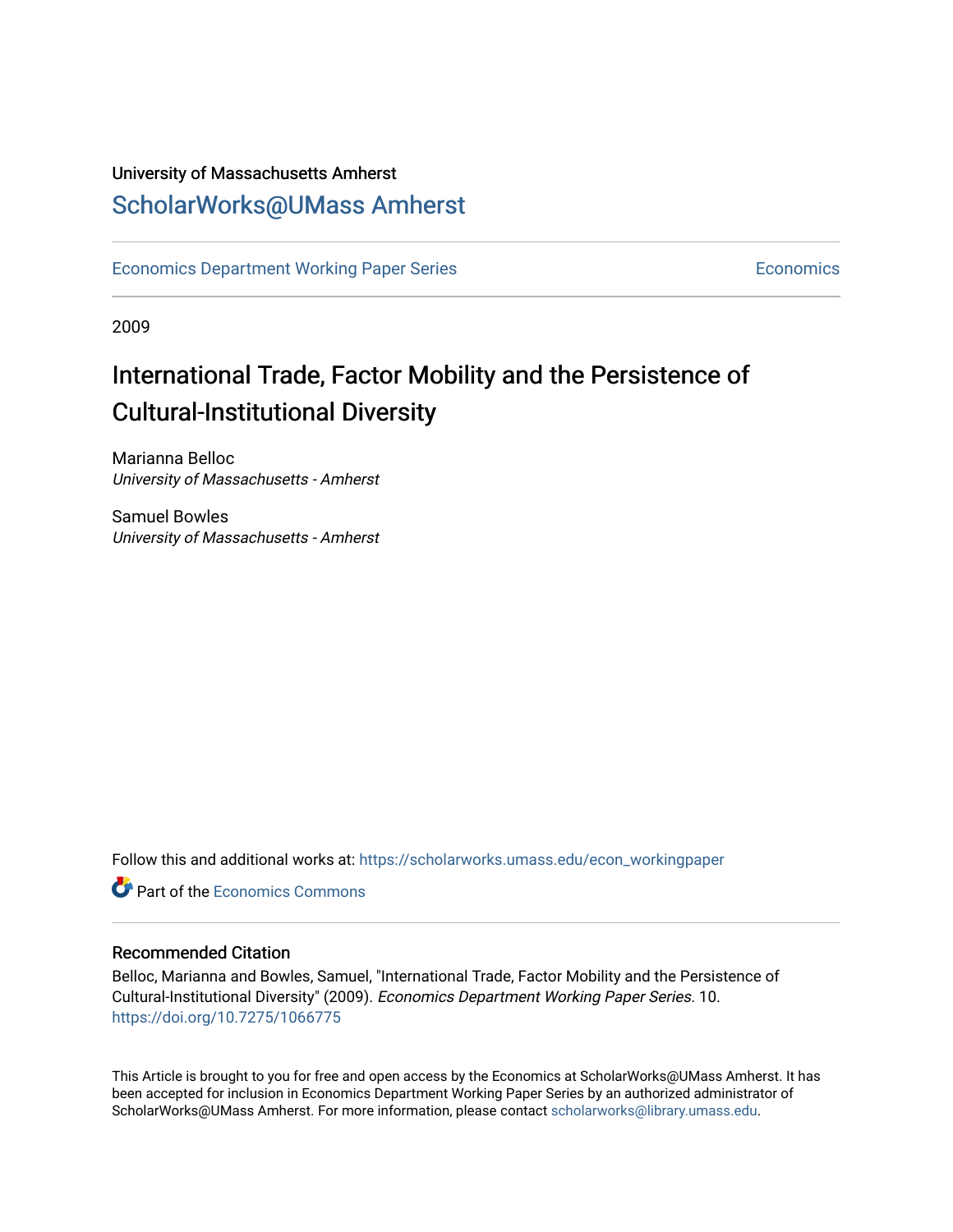# **DEPARTMENT OF ECONOMICS**

# **Working Paper**

**International Trade, Factor Mobility and the Persistence of Cultural-Institutional Diversity** 

by

Marianna Belloc and Samuel Bowles

Working Paper 2009-08



## **UNIVERSITY OF MASSACHUSETTS AMHERST**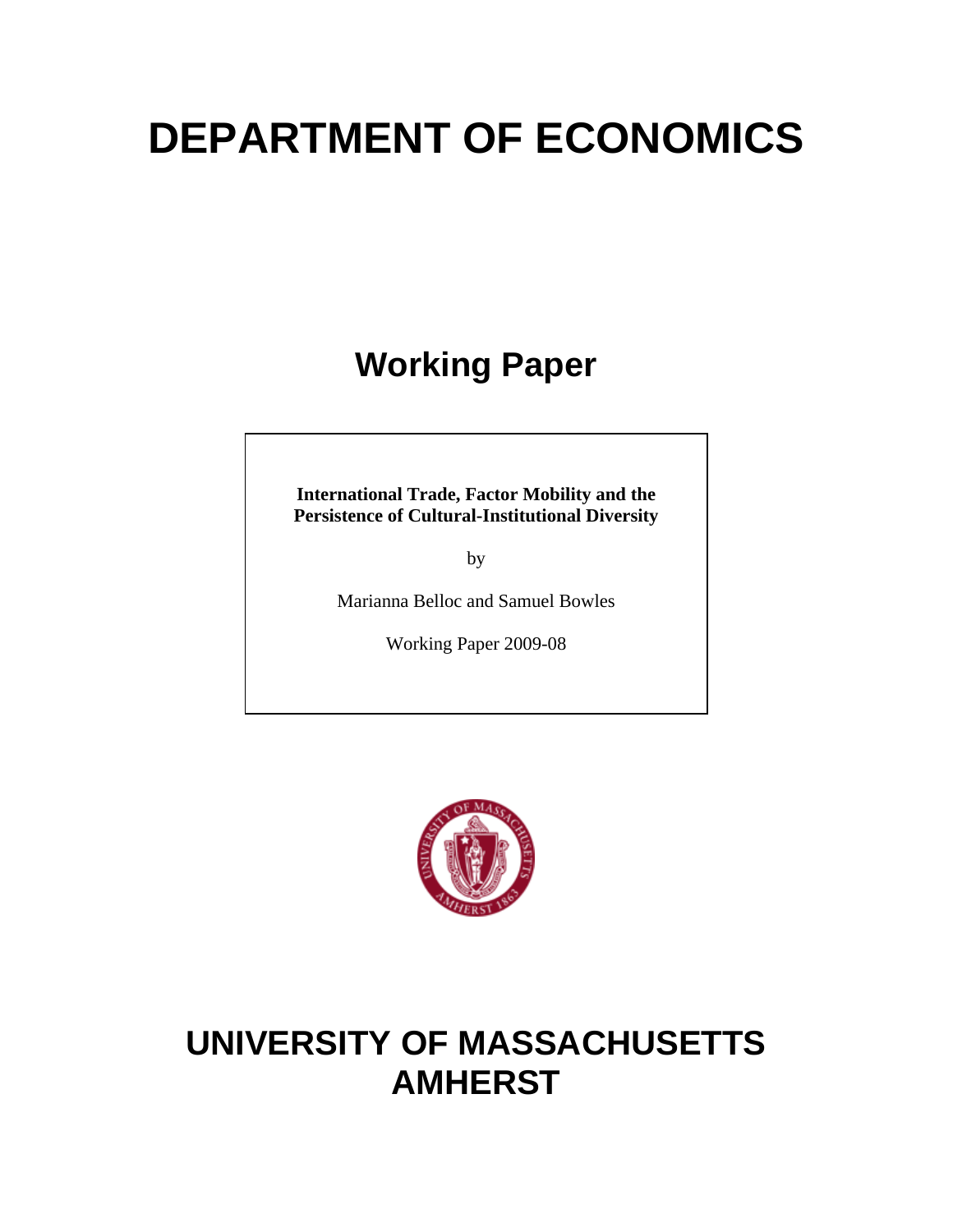### **International Trade, Factor Mobility and the Persistence of Cultural-Institutional Diversity§**

Marianna Belloc\* and Samuel Bowles\*\*

5 August, 2009

#### **Abstract**

Cultural and institutional differences among nations may result in differences in the ratios of marginal costs of goods in autarchy and thus be the basis of specialization and comparative advantage, as long as these differences are not eliminated by trade. We provide an evolutionary model of endogenous preferences and institutions under autarchy, trade and factor mobility in which multiple asymptotically stable cultural-institutional conventions may exist, among which transitions may occur as a result of decentralized and un-coordinated actions of employers or employees. We show that: *i*) specialization and trade may arise and enhance welfare even when the countries are identical other than their cultural-institutional equilibria; *ii*) trade liberalization does not lead to convergence, it reinforces the cultural-institutional differences upon which comparative advantage is based and may thus impede even Pareto-improving cultural-institutional transitions; and *iii*) by contrast, greater mobility of factors of production favors decentralized transitions to a superior cultural-institutional convention by reducing the minimum number of cultural or institutional innovators necessary to induce a transition.

JEL CODES: D23, F15, F16, C73

KEYWORDS: institutions, incomplete contracts, evolutionary game theory, culture, trade integration, factor mobility, globalization

#### **1. Introduction**

 $\overline{a}$ 

<sup>§</sup> Presented at the Allied Social Sciences Association meetings in San Francisco, 3 January, 2009. We would like to thank [to be completed] for helpful comments. Thanks also to the Behavioral Science Program of the Santa Fe Institute, the U.S. National Science Foundation, the University of Siena and the European Science Foundation for support of this project.

<sup>\*</sup> Corresponding author: Sapienza University of Rome (marianna.belloc@uniroma1.it).

<sup>\*\*</sup> Santa Fe Institute and University of Siena.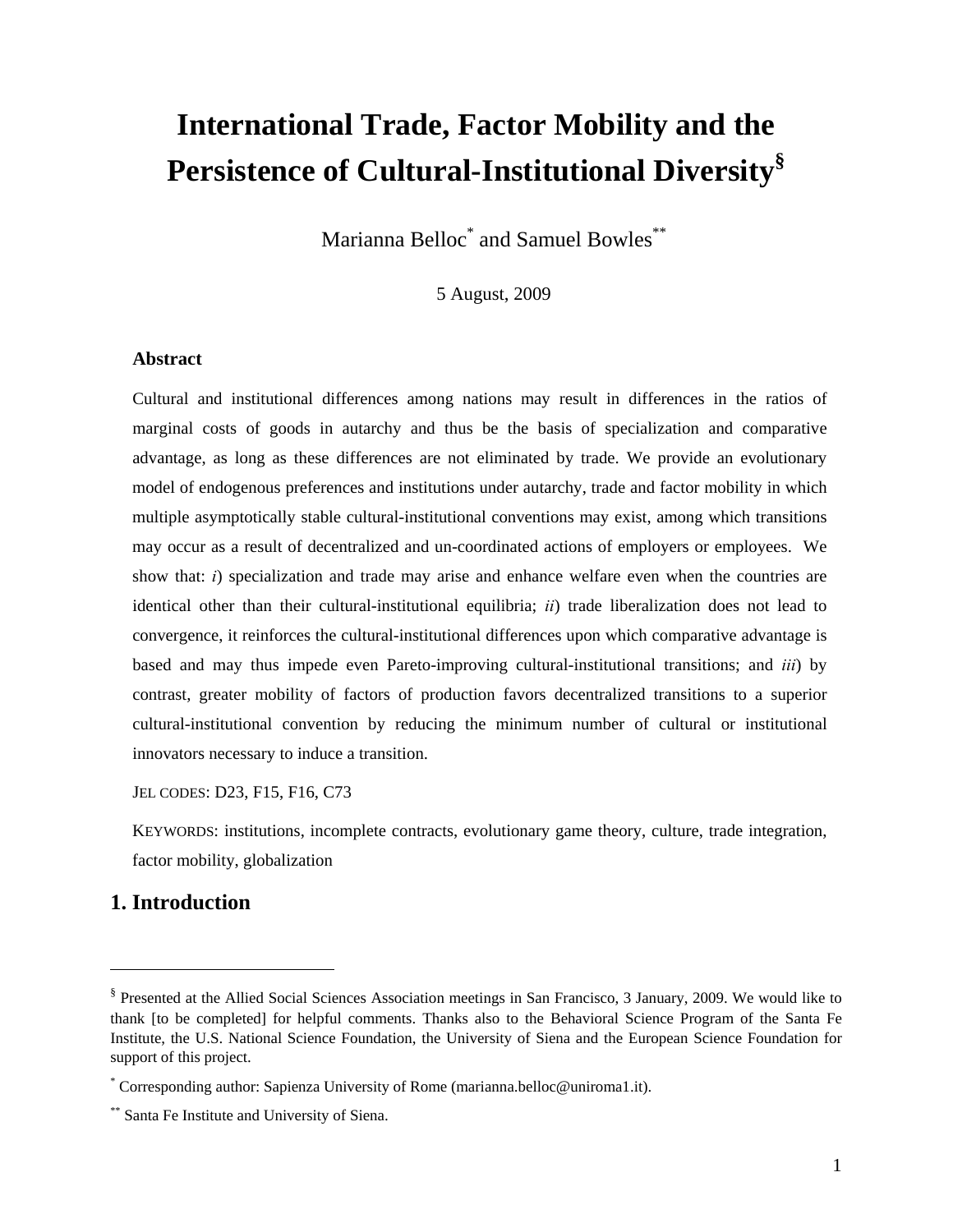Among history's great puzzles are the many instances of centuries-long persistence of institutional and cultural differences between different populations, often enduring long after their initial causes have disappeared. Institutions and elite cultures that owed their origin to the 16<sup>th</sup> century exploitation of slaves and coerced Native American labor in the mines and fields persisted long after sugar and gold had lost their central role in the Latin American economies (Sokoloff and Engerman, 2000). Current levels of distrust in distinct African populations reflect the enduring effects of variations in exposure to the slave trade that ended two centuries ago (Nunn and Wantchekon, 2008). Differing levels of cooperation and civic values among Italian urban areas appear to be the legacy of autonomous city-state institutions or their absence half a millennium earlier (Guiso, Sapienza, and Zingales, 2009). The effects of the differing tax and land tenure systems imposed by the British Raj in the  $18<sup>th</sup>$  and  $19<sup>th</sup>$  century persisted in post-Independence India (Banerjee and Iyer, 2005).

In epochs and social orders marked by limited contact and restricted competition among geographically separated areas, persistent cultural and institutional differences are readily explained. But this is not the case for connected populations with at least a modicum of competition. Here we explain how the decentralized updating of both preferences and contractual choices supports durable cultural and institutional differences that may provide a basis for specialization, comparative advantage, and hence trade, which in turn stabilizes the cultural and institutional differences. Our model hinges on the codetermination of institutions, cultures, and economic specialization, a nexus long-studied by economists with a historical bent (Gerschenkron, 1944; Kindleberger, 1962; Sokoloff and Engerman, 2000), but only recently modeled by economic theorists (Costinot, 2009; Bardhan, Mookherjee, and Tsumagari, 2009; Levchenko, 2007; Olivier, Thoenig, and Verdier, 2008).

We develop a two-good/two-country model with endogenous preferences and institutions in which employee-employer relations are shaped by social norms and governed by (possibly incomplete) contracts. Goods differ in the extent to which their production and distribution may be subject to complete contracts and consequently in the role of social norms such as reciprocity or a work ethic in facilitating exchange. We refer to differences across economies in the kinds of contracts that are offered as institutional differences, while variations in preferences (including social norms) are termed cultural differences. The main novelty of our approach (one shared with Greif, 1993, 1994, 2002, Galor and Moav, 2002, and Doepke and Zilibotti, 2008) is that rather than treating institutions and preferences as exogenous or determined by a national-level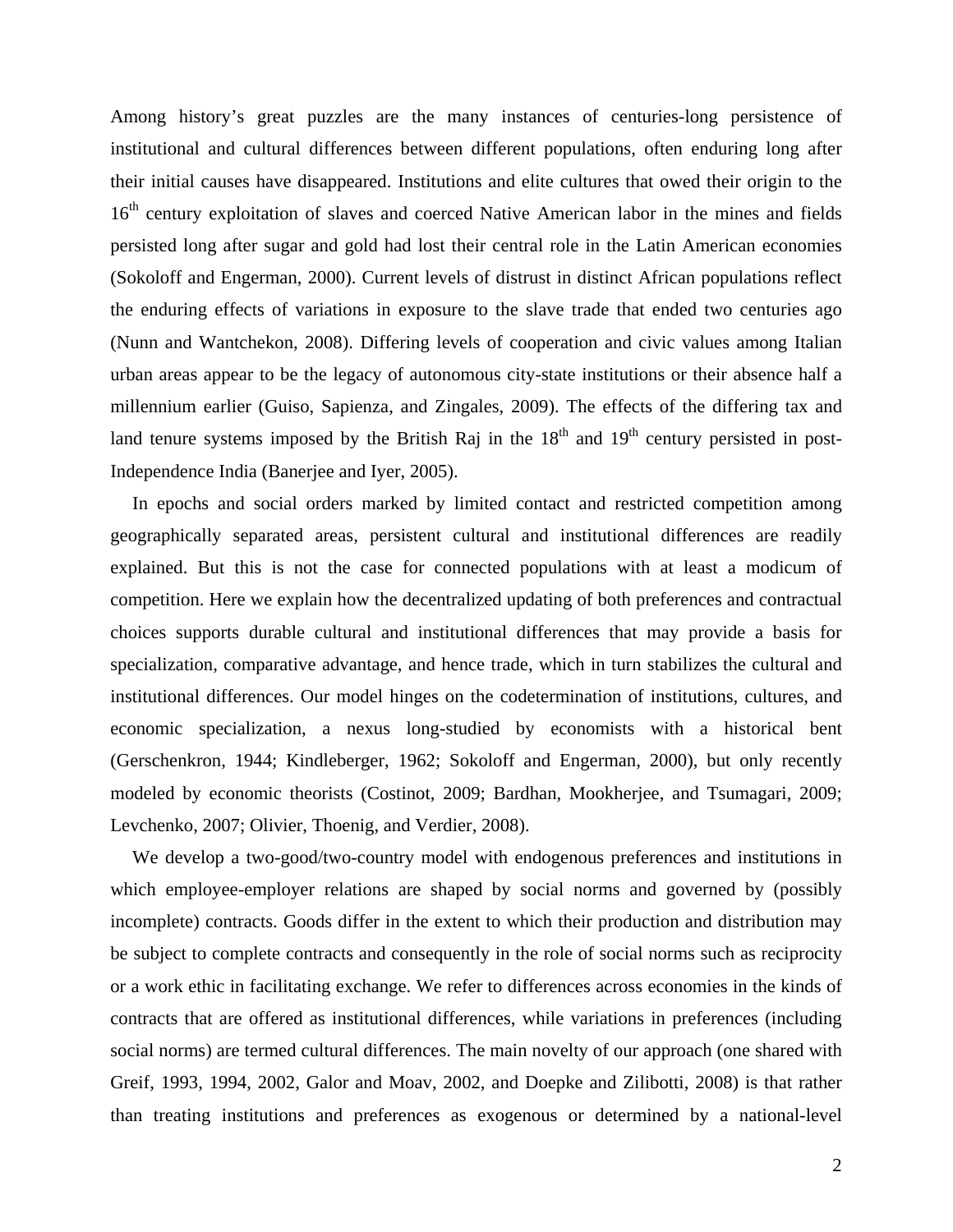constitutional bargain, we use evolutionary game theory to model the interacting dynamics of both as the result of decentralized non-cooperative interactions among economic agents. Like Guiso, Sapienza and Zingales (2009), Tabellini (2008) and Spolaore and Wacziarg (2008), we study the economic importance of cultural differences and model cultural evolution (Bowles, 1998; Bisin and Verdier, 2001; Fershtman and Bar-Gill, 2005). In our model, the optimal form of contract to offer depends on the preferences which prevail in a given country, incomplete contracts, for example being more profitable where social preferences like the work ethic or reciprocity are common. The distribution of preferences in turn is based on a cultural updating process in which the payoffs to different preferences (and the behaviors they support) depend on the distribution of contracts in the economy. It is this mutual dependence of preferences and contracts and the differences among goods in the extent that complete contracts are cost-effective that supports the multiplicity of equilibria in our model and the resulting country differences in comparative advantage. The strategic complementarity of preferences and contracts in our model plays a role analogous to technology based economies of scale in Paul Krugman's (1987) model of intra-industry trade among countries with identical endowments and technologies.

 Transitions may occur among these cultural-institutional conventions when behavioral or contractual innovators deviate from the status quo convention due to individual experimentation and other forms of idiosyncratic play. We derive three key results.

First, for historical reasons two otherwise identical countries may support different culturalinstitutional conventions and these cross-country differences in the institutional and cultural environment are an independent source of comparative advantage, even in the absence of differences in technologies or factor endowments. In the absence of idiosyncratic play, a nation's cultural-institutional convention may persist indefinitely even when a Pareto-superior convention exists and when the status quo convention confers absolute disadvantage with respect to other countries in all goods. The source of persistent inefficiency in this model is the coordination failure arising from the decentralized nature of preference formation and contractual choice.

Second, economic integration reinforces rather than destabilizes institutional and cultural diversity and may impede transitions even to Pareto-improving conventions. This second result contradicts the view, popular since John Maynard Keynes (1933), that trade will lead to institutional and cultural convergence. This is especially thought to be true when one nation's cultural-institutional equilibrium confers absolute advantage in both products. But since countries specialize in the goods that are relatively more advantaged by their institutions and preferences,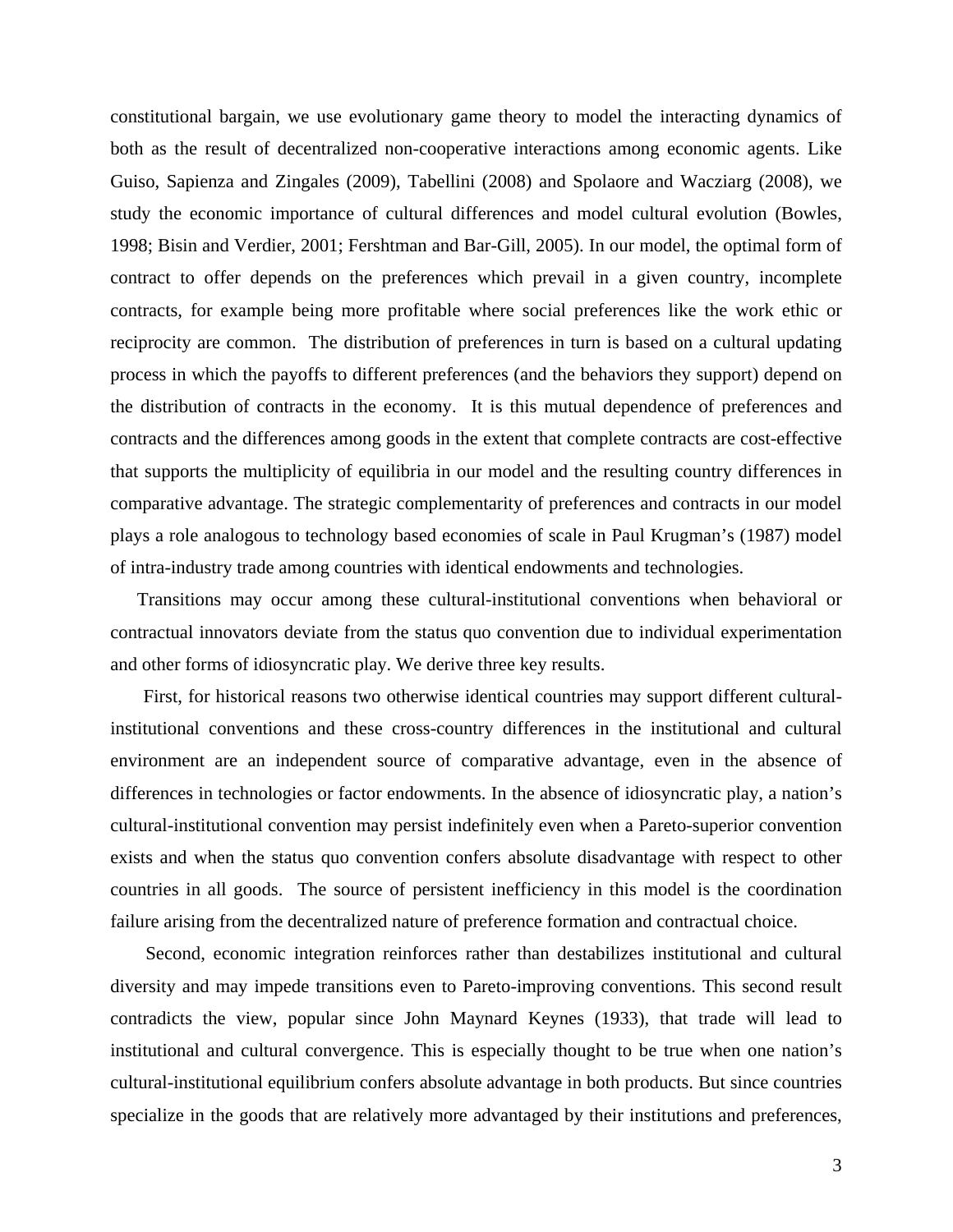trade increases the joint surplus in the cultural-institutional status quo, thereby also raising the cost of local deviations from the prevalent preferences and contracts. It also increases the number of behavioral or contractual innovators required to induce a transition to the superior convention.

Third, in contrast to trade, factor market integration facilitates convergence to superior institutions The reason is that factor mobility lowers the expected costs of deviating from one's nations' status quo and reduces the minimum number of innovators necessary to induce Paretoimproving cultural-institutional transitions.

We begin with the basic assumptions of our model and the empirical evidence motivating them (Section 2). We then develop a model of endogenous preferences and contractual choice showing that multiple asymptotically stable cultural-institutional equilibria may exist (Section 3). We embed this model of the co-evolution of preferences and institutions in a standard 2x2 model of international exchange, illustrating cultural-institutional comparative advantage (Section 4). We explore the persistence of cultural and institutional differences following trade integration (Section 5), and factor mobility (Section 6). Section 7 discusses related literature and concludes.

#### **2. Goods, preferences and contracts**

Our model is based on four assumptions with broad empirical validity. First, goods differ in the extent that their production and distribution can be cost-effectively governed by complete contracts, varying along a continuum from those on which verifiable information is readily available at zero cost, to goods on which costly monitoring is insufficient to render all of the relevant information verifiable. We refer to goods at the first pole as *transparent* and those at the second as *opaque*. Second, the production and exchange of goods for which complete contracting is costly or ineffective – opaque goods in our terminology – is facilitated by such social preferences as trust, truth telling, reciprocity and a positive work ethic. Where exchangesupporting social norms are absent, the costs of producing goods for which complete contracting is infeasible will be elevated. Thus one may expect the distribution of preferences to influence the product composition of output via its influence on the cost-effectiveness of complete and incomplete contracts. We illustrate the first two assumptions before proceeding to the third and fourth.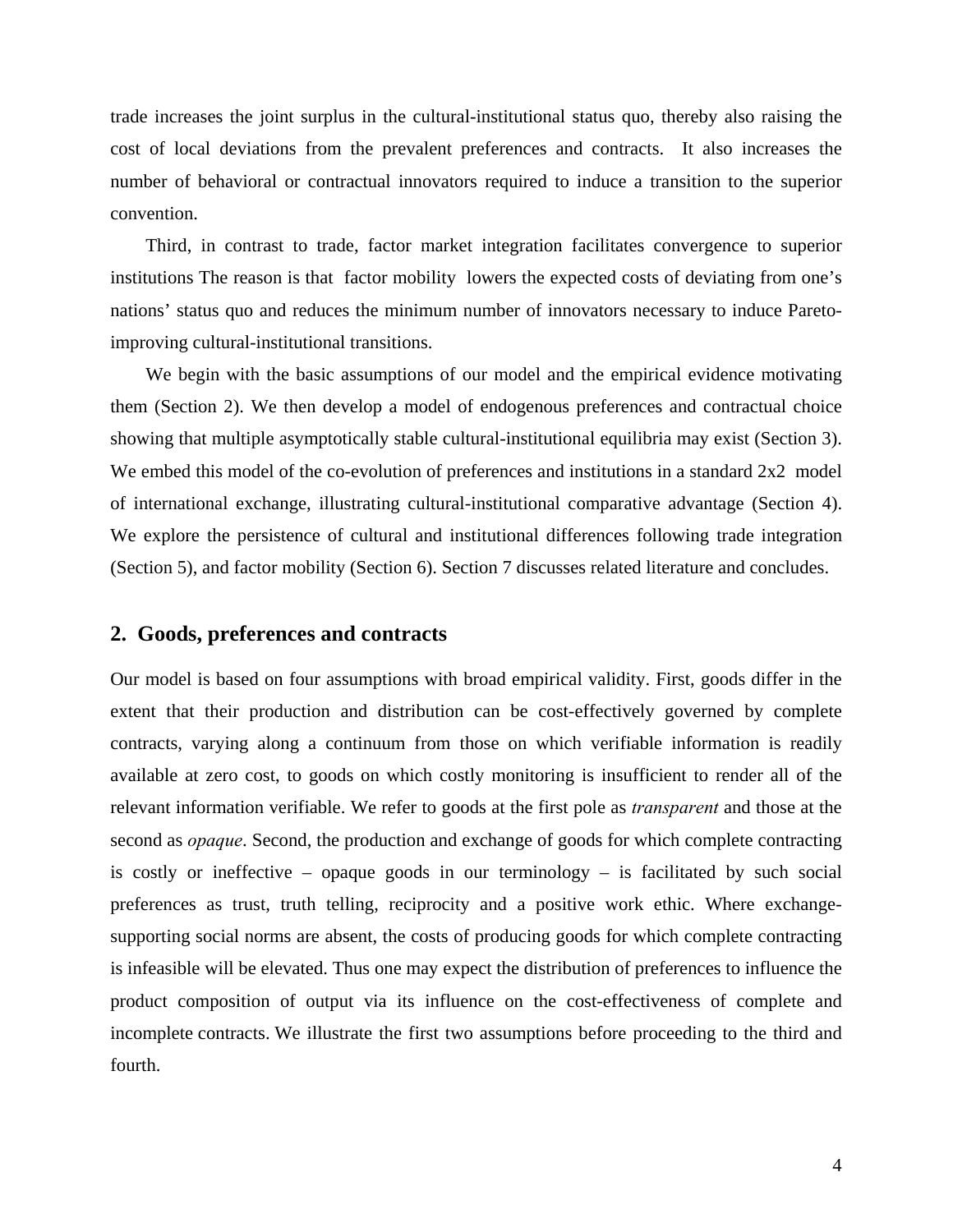In Thailand the wholesale rice market approximates a standard economic textbook impersonal exchange among parties whose identity is effectively irrelevant to the transaction (Siamwalla, 1978). The raw rubber market, by contrast, is highly personal and is based on longstanding relationships of trust. The difference is explained by the fact that the quality of rice is readily assayed by the buyer, while the quality of raw rubber is impossible to determine when it is purchased. In the absence of trust among Thai buyers and sellers, trade in raw rubber would be more expensive. Raw rubber is an opaque good, rice is transparent. Another example is Eric Nilsson's (1994) study of the effects on comparative advantage and specialization resulting from the emancipation of slaves at the time of the U.S. Civil War. Cotton, according to Nilsson, was a "slave commodity" for which effort levels beyond that which could be coerced from the worker were of little importance. For other commodities – manufactures and tobacco in Nilsson's empirical study – variations in the quality of effort were more important, and impossible to secure by coercion. Nilsson exploited the natural experiment provided by the end of slavery to study the effect of an exogenous institutional shock on production specialization in 169 counties in the Confederacy. He found that the end of slavery brought about a significant shift away from the "slave commodity" (cotton) and towards manufactures and tobacco. Stefano Fenoaltea's (1984) study of slave and non-slave production makes a similar distinction between "care intensive" and "effort intensive" productive activities. A similar distinction between sugar and tobacco was made in the much earlier study of Cuba by Fernando Ortiz (1963) who contrasted the coerced labor and hierarchical and authoritarian culture of the sugar plantation regions with the self-motivated labor and liberal culture of the tobacco family-farming areas.

The third assumption is that social preferences and incomplete contracts are complements. Attempts to render contract more complete by the imposition of explicit incentives appealing to self-interested preferences may be counter-productive if they crowd out social preferences essential to mutually beneficial exchange. This is found in a large number of natural environments (Bewley, 1999) and experimental studies (surveyed in Bowles, 2008, and Bowles and Polania, 2009). Important for our model is a well-documented form of crowding out: when agents are offered incentives that if responded to in a self-interested way would distribute all or most of the joint surplus to the principal, they prefer taking a loss to accepting the offer (Fehr, Klein, and Schmidt, 2007; Falk and Kosfeld, 2006). This is clearly evident in the common rejection of positive offers in the Ultimatum Game when the respondent regards these as "unfair" and particularly in the willingness of Ultimatum Game respondents to sustain a larger loss in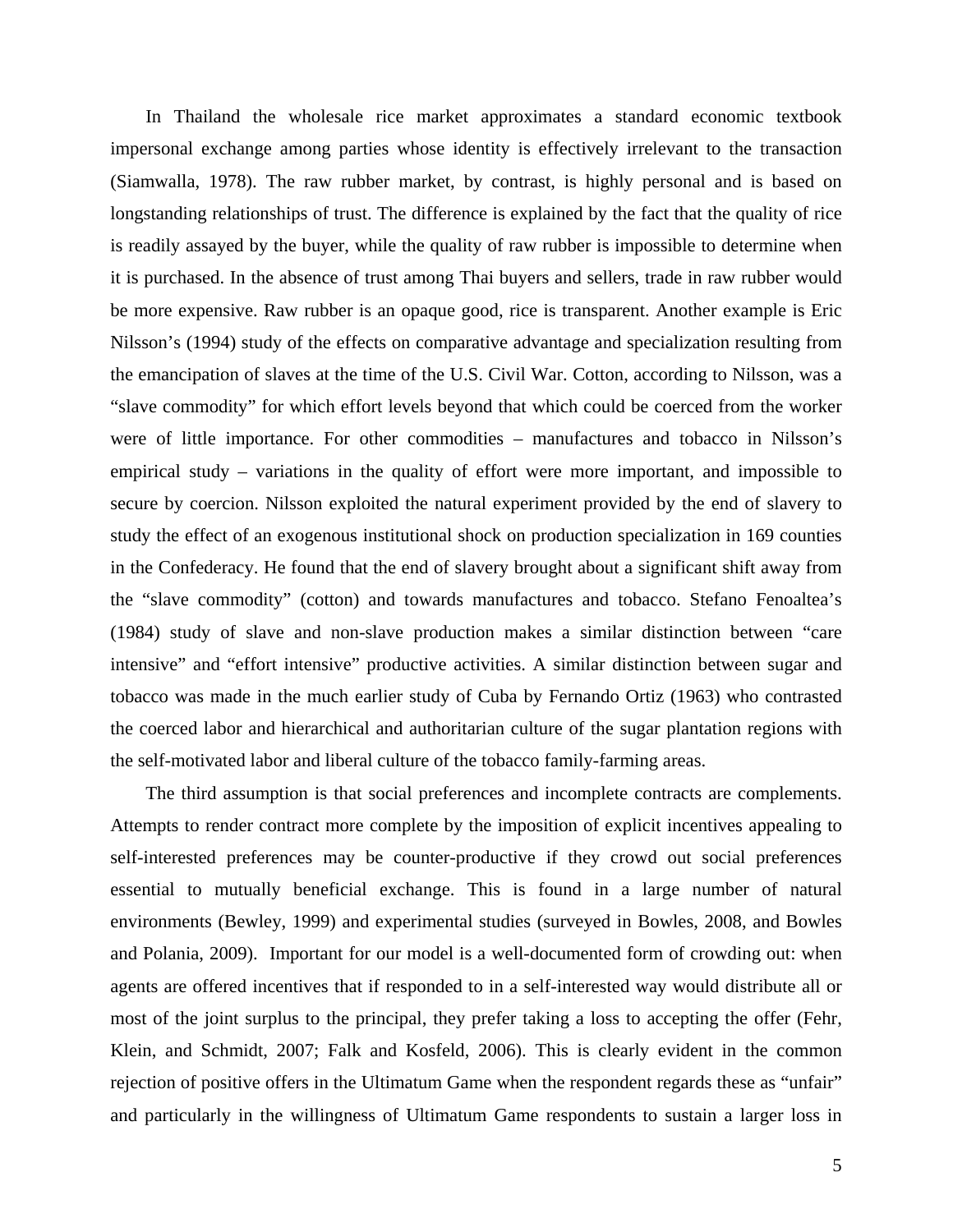order to avoid participating in a transaction in which the proposer stands to make a larger payoff (Cameron, 1998).

The fourth assumption is that cultures and institutions are inertial. While both are endogenous, they are not the result of instantaneous individual maximization or collective choice. Rather they are durable characteristics of individuals and organizations that evolve in a decentralized environment under the influence of long-run society-wide payoff differences. Institutions and preferences are acquired and abandoned by a trial and error process often taken place at critical times, the birth of a firm, for example for contractual forms, or early childhood or adolescence for preference formation. Because childhood socialization and the other processes by which preferences are acquired take place under the influence of religious values, schooling and other effects operating at the national level, we represent this process of cultural evolution by a society-wide dynamic operating prior to economic matching for production. Thus individuals do not condition their preferences on the kind of contract they are offered in any period, and firms do not condition their contractual offers on the type of the employees with whom they are paired in a given period.

Opaque goods make up a substantial fraction of the output of the more advanced economies. Examples are the production and distribution of information-intensive goods and many services ranging from health care to entertainment and other recreational services. By contrast poorer nations produce large shares of agricultural and manufactured goods that are closer to the transparent pole of the opaque-transparent continuum. Consistent with our assumption of complementarity between social preferences and incomplete contracts there is some evidence that reciprocal social preferences are more prevalent in the higher income countries. Among subjects in 15 countries, the level of cooperation sustained in a public goods experiment in which the altruistic punishment of free riders was possible was much higher in wealthier nations (Herrmann, Thoni, and Gaechter, 2008).

For these reasons we represent an economy whose cultural-institutional equilibrium is characterized by incomplete contracts and extensive social preferences such as trust and the work ethic as having a "good" cultural-institutional environment and, as a result, enjoying absolute advantage with respect to other countries in which complete contracts may elicit low (but not high) quality contributions from entirely self-interested economic agents. Here we depart from the common practice in the institutions and trade literature (e.g. Bardhan, Mookherjee, and Tsumagari, 2007) where complete contracts are characteristic of the rich "North" while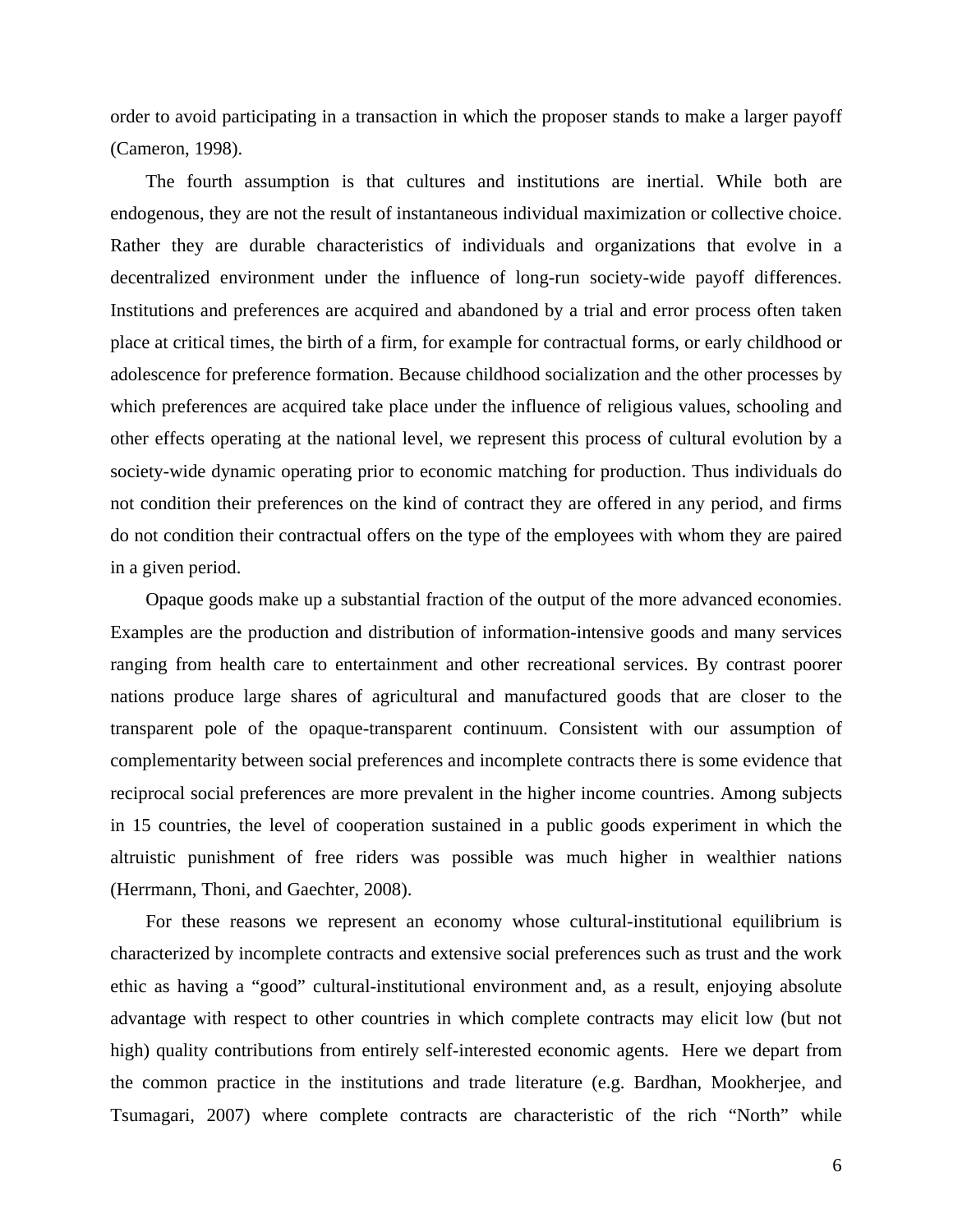incomplete contracts prevail in the "South". Thus the use of incomplete contracts need not reflect a nation's deficient institutional environment; rather it may be a profit maximizing choice in a society where reciprocal and other social preferences are common. Given societal differences in the composition of output it is not surprising that the norms and preferences influencing economic behavior differ significantly among societies (Inglehart, 1977; Herrmann, Thoni, and Gaechter, 2008; Henrich, Boyd, Bowles et al., 2005).

These assumptions motivate the following model.

#### **3. Cultural-institutional equilibrium under autarchy**

An economy is populated by employers and employees. Employers hire employees to produce one of two goods: the opaque good (denoted by the superscript *o*) and the transparent good (denoted by *t*). Markets are competitive in the sense that employers take the price of the good as exogenously given. There is only one factor of production, labor, which is perfectly mobile across industries but (initially) immobile across countries. Each employee is endowed with one unit of labor that can be provided in production with two different qualities: low quality effort (referred to by subscript *L*) and high quality effort (subscript *H*), one unit of high effort producing more (in either good) than one unit of low effort. The employment relationship is a random employee-employer pair for a single interaction and is regulated by a contract. High quality effort cannot be contractually enforced because it is not verifiable due to information asymmetries or other reasons.

The production process of the opaque good is more intensive in quality: the increase in production obtained employing high rather than low quality effort is relatively greater in the *o*sector than in the *t*-sector. Denoting by  $Q_H^i$  and  $Q_L^i$  the quantity of good *i* (*i* = *t*,*o*) obtained using one unit of respectively high and low quality effort, we therefore have:

$$
\frac{Q_H^o}{Q_L^o} > \frac{Q_H^t}{Q_L^t}.
$$
\n(1)

Employers maximize profits, while employees maximize utility.

 The employer may offer the employee one of two contracts: complete (*C*) or incomplete (*I*). If the complete contract is offered, the employee receives a fixed compensation  $(w > 0)$  just sufficient to offset the cost of providing low quality effort ( $\eta > 0$ ). These are *C*-type employers.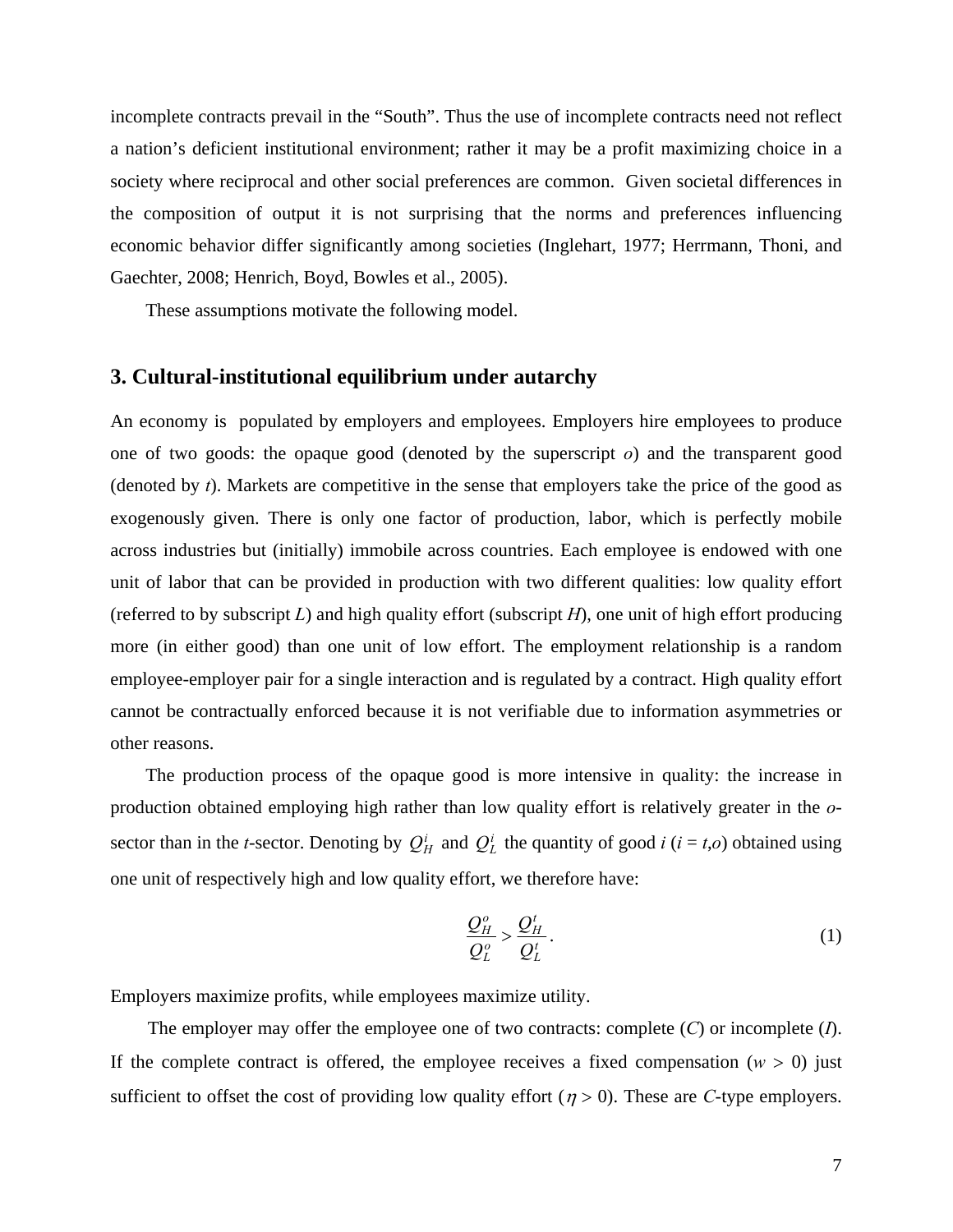Employers offering a *C*-contract must also pay a cost of  $\mu$  ( $>$  0) for monitoring and contractual enforcement. According to the incomplete contract, the employer pays the employee half of the output resulting from the transaction and does not monitor the employee. These are *I*-type employers.

Employees are also of two types: reciprocal (*R*) or selfish (*S*). *S*-type employees are completely self-regarding and provide low effort irrespective of the contract. *R*-type employees interpret the *I*-contract as a sign of trust on the part of the employer, and reciprocate by providing high effort, incurring a subjective cost of high quality effort  $\delta$  (>*n*) as a result. However, when offered a *C*-contract (in which case the employer garners the whole of the joint surplus) *R*-type employees feel that the employer is distrusting and seeking to exploit them. As a result, they experience a subjective cost and reject the contract, no production taking place. The extent of the subjective cost is proportional to the profits the employer would have made had the contract been accepted (with a proportionality factor  $\gamma$ ). For example, if competitive conditions constrain the employer to a zero-surplus payoff, the *R*-type worker would feel no insult if she also were to receive a wage that just compensated the subjective cost of her effort.

Agents consume a composite bundle (indicated by *c*) of the two goods produced. For simplicity, we assume that the composite good is made up of one unit of the transparent and one unit of the opaque good, and prices have no effect on consumption proportions. Denoting by  $p<sup>t</sup>$ and  $p^o$  the price of the *t*-good and the price of the *o*-good, we define  $p^o = p^o/(p^t+p^o)$  and  $p^t =$  $p^{t}$ / $(p^{t}+p^{o})$  respectively as the value of the opaque good in terms of the composite good (how many units of the *c*-good one can purchase with one unit of the *o*-good) and the value of the transparent good in terms of the composite good (how many units of the *c*-good one can purchase with one unit of the *t*-good). The utility function is additive in consumption of the composite good and subjective utility associated with the contract and effort quality.

Table 1 reports the matrix of payoffs measured in number of units of the composite good commanded. Since in autarchic equilibrium both goods are produced and labor is mobile among sectors within a country,  $\rho_A^o Q_H^o$  must be equal to  $\rho_A^t Q_H^t$  and  $\rho_A^o Q_L^o$  must be equal to  $\rho_A^t Q_L^t$ , the subscript "*A*" referring to autarchy. Thus the entries in Table 1 are invariant across sectors. We assume that employers and employees update their contracts and preferences with regard to these payoffs (that is, on the basis of inter-sectoral competitive equilibrium prices).

To exclude cases where cultural-institutional differences could not occur in equilibrium we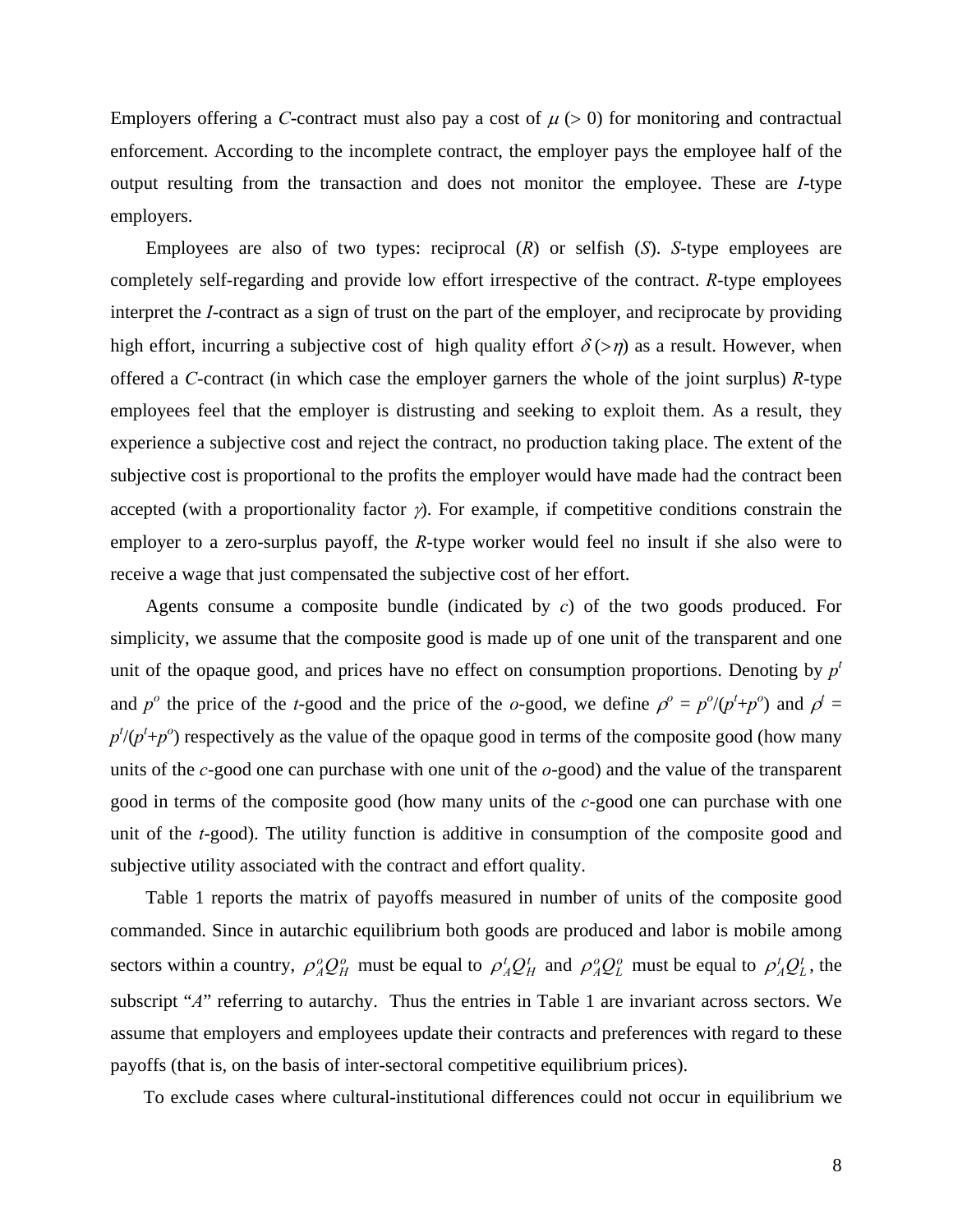assume that  $\rho^{i}Q_{L}^{i} > 2(w + \mu)$  and  $\rho^{i}(Q_{H}^{i} - Q_{L}^{i}) > 2(\delta - \eta)$ , with  $i = t, o$ . From these assumptions we know that {*I*,*R*}, that is, the *I*-contract matched with the *R*-employee, is the joint surplus maximizing outcome. But that does not guarantee that {*I*,*R*} will be observed in practice in a dynamic setting because the "inferior" convention {*C*,*S*} is also asymptotically stable.

|                          | <i>Employee/Preferences</i>                  |                                                    |
|--------------------------|----------------------------------------------|----------------------------------------------------|
| <i>Employer/Contract</i> | Reciprocator                                 | Selfish                                            |
| Incomplete               | $\rho^i Q_H^i/2$ , $\rho^i Q_H^i/2 - \delta$ | $\rho^{i}Q_{I}^{i}/2$ , $\rho^{i}Q_{I}^{i}/2-\eta$ |
| Complete                 | $0, -\gamma[\rho^i Q^i_{\mu} - (w + \mu)]$   | $\rho^i Q^i_L - (w + \mu), \ w - \eta = 0$         |

*Table 1***: Matrix of payoffs.** (NOTE: Payoffs in bold type indicate pure stable Nash equilibria)

Writing the fraction of the employees who were reciprocators in the previous period as  $\omega$  and recalling that in competitive equilibrium the payoffs in Table 1 are invariant across sectors, the expected payoffs to employers offering the *I*- and *C*-contracts are:

$$
v_{I} = \omega \frac{\rho^{i} Q_{H}^{i}}{2} + (1 - \omega) \frac{\rho^{i} Q_{L}^{i}}{2},
$$
  
\n
$$
v_{C} = \omega \times 0 + (1 - \omega) [\rho^{i} Q_{L}^{i} - (w + \mu)].
$$
\n(2)

Similarly, writing the fraction of the employers offering incomplete contracts in the previous period as φ, the expected payoffs to the *R*- and *S*-employees are respectively:

$$
v_R = \phi \left( \frac{\rho^i Q_H^i}{2} - \delta \right) + (1 - \phi)(-\gamma) [\rho^i Q_L^i - (w + \mu)],
$$
  
\n
$$
v_S = \phi \left( \frac{\rho^i Q_L^i}{2} - \eta \right) + (1 - \phi) \times 0.
$$
\n(3)

These expected payoff functions are illustrated in Figure 1, the vertical intercepts being taken from Table 1.

To model the mutual dependence of preferences and contracts, we represent the updating of new preferences as a now standard cultural evolution process in which individuals periodically update their behavioral norms (perhaps only during adolescence) after having taken into account information about the frequency distribution of various behaviors in the population, the payoffs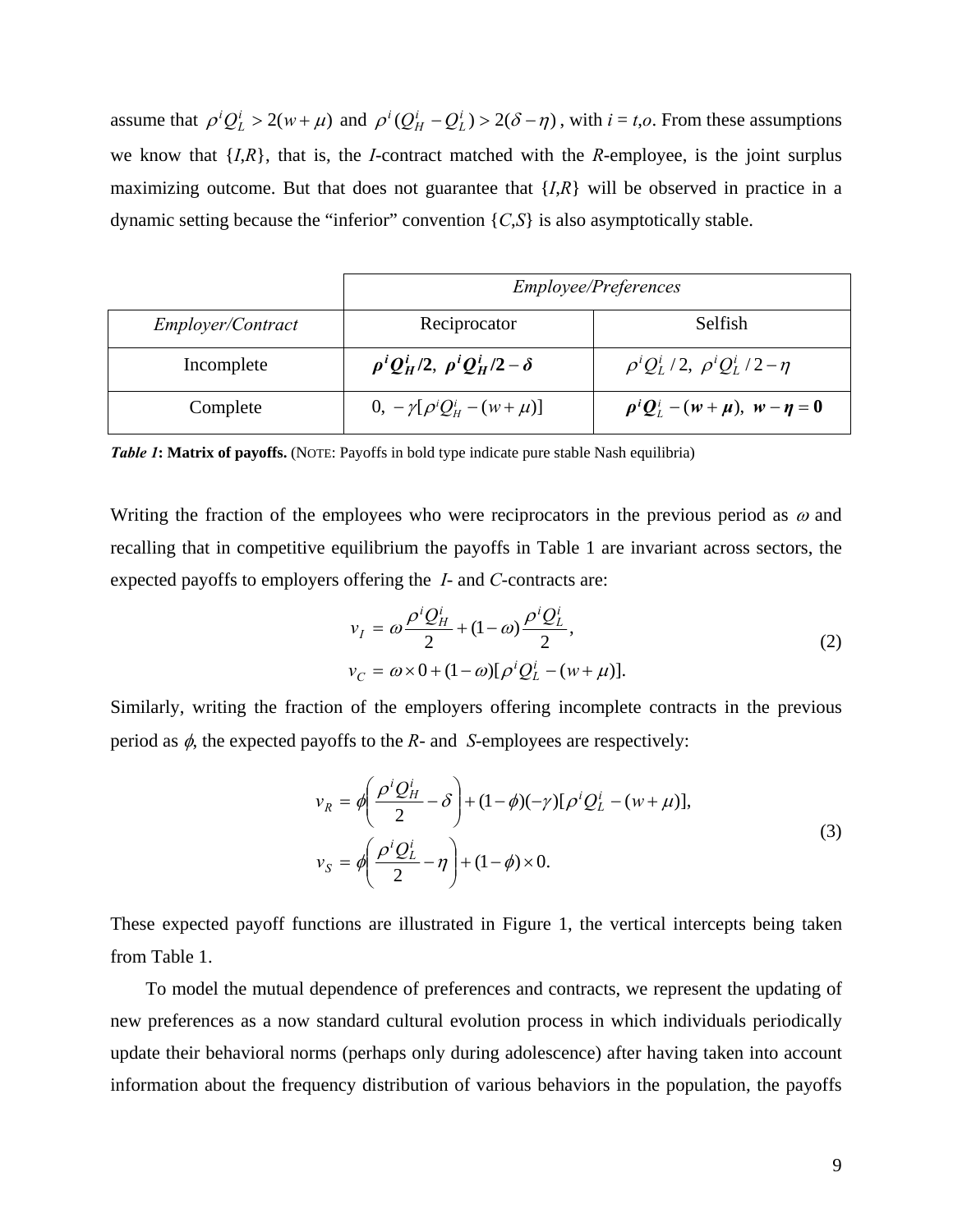associated with various behaviors in recent periods, or other facts (Bowles, 2004; Bisin and Verdier, 2001). Suppose that both employers and employees periodically update their preferences and the behavioral types by best responding to the distribution of play in the other class in the previous period.



*Figure 1***: Expected payoffs under autarchy to** *I***- and** *C***-employers (***panel A***) and to** *R***- and** *S***-employees (***panel B*). (NOTE:  $\phi$  is the fraction of the employers offering incomplete contracts and  $\omega$  the fraction of the employees being reciprocators in the previous period. Payoffs in bold type refer to the stable pure Nash equilibria in Table 1)

The updating process works as follows. At the beginning of each period, individuals are exposed to a cultural model randomly selected from their class: for instance, an employee, named A, has the opportunity to observe the behavior of another employee, named B, and to know her payoff. If the employee B is the same type as the employee A, A does not update. But if B is a different type, A compares the two payoffs and if B has the greater payoff, A switches to B's type with a probability equal to  $\beta$  ( $>0$ ) times the payoff difference, retaining her own type otherwise. It is easily shown (Bowles, 2004) that this process gives the replicator dynamic equations:

$$
\frac{d\phi}{d\tau} = \phi(1-\phi)\beta[v_I(\omega)-v_C(\omega)],
$$
  
\n
$$
\frac{d\omega}{d\tau} = \omega(1-\omega)\beta[v_R(\phi)-v_S(\phi)],
$$
\n(4)

where τ denotes time*.* Notice that, reflecting our fourth assumption, people do not condition their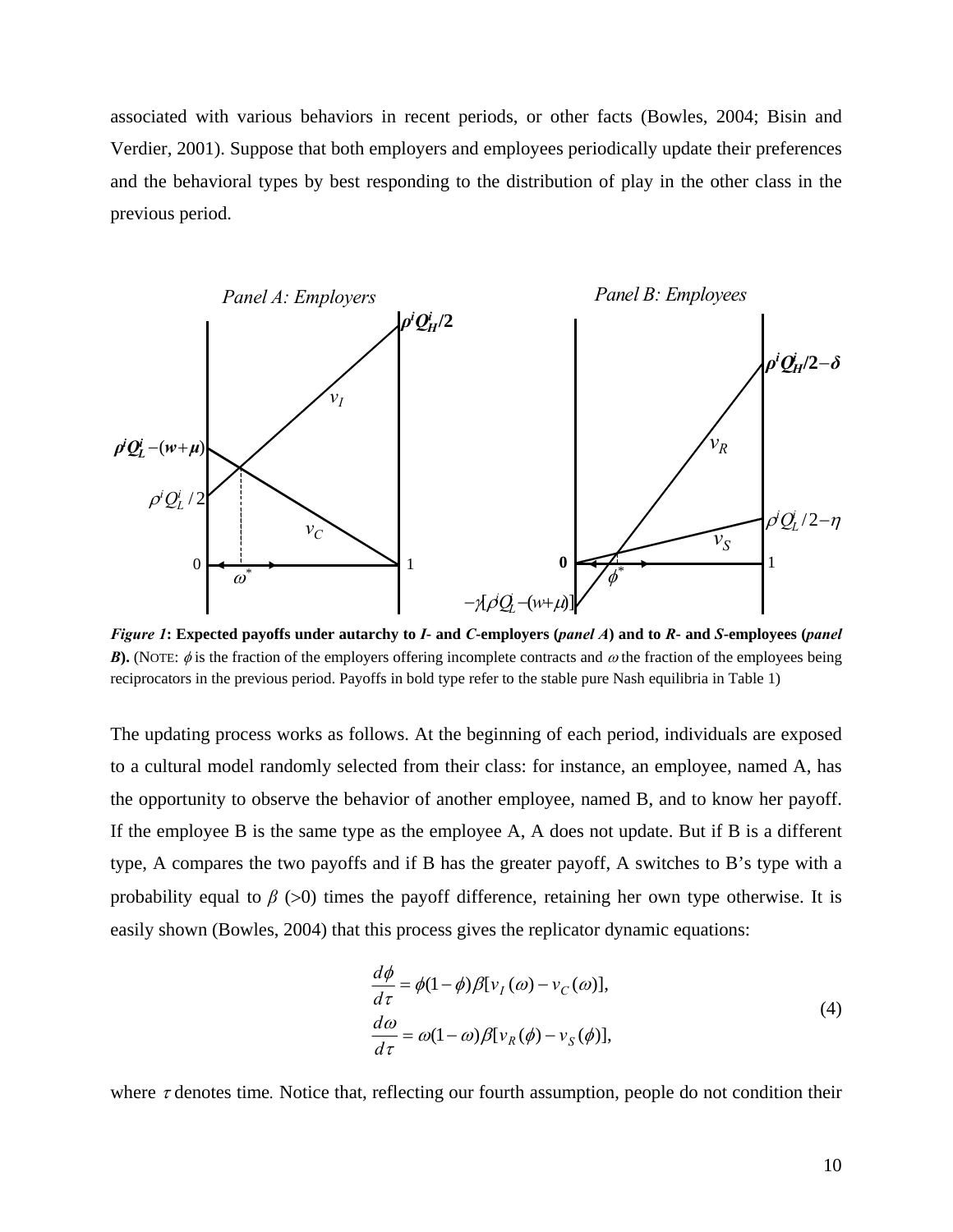updating on an already known kind of employment contract in which they will engage. We are now interested in the stationary states, such that  $d\phi/d\tau=0$  and  $d\omega/d\tau=0$ . It is easy to see that (see appendix):

$$
\frac{d\phi}{d\tau} = 0 \text{ for } \phi = 0, \ \phi = 1 \text{ and } \omega^* = \frac{\frac{\rho^i Q_L^i}{2} - (w + \mu)}{\frac{\rho^i Q_H^i}{2} + \frac{\rho^i Q_L^i}{2} - (w + \mu)},
$$
\n
$$
\frac{d\omega}{d\tau} = 0 \text{ for } \omega = 0, \ \omega = 1 \text{ and } \phi^* = \frac{\gamma[\rho^i Q_L^i - (w + \mu)]}{\left(\frac{\rho^i Q_H^i}{2} - \delta\right) - \left(\frac{\rho^i Q_L^i}{2} - \eta\right) + \gamma[\rho^i Q_L^i - (w + \mu)]}.
$$
\n(5)

The resulting dynamical system is illustrated in Figure 2 where the arrows indicate the out-ofequilibrium adjustment given by the replicator equations. The states where  $d\phi/d\tau=0$  and  $d\omega/d\tau=0$ are *cultural-institutional equilibria*. The state  $(\phi^*, \omega^*)$  is stationary, but it is a saddle: small movements away from  $\phi^*$  or  $\omega^*$  are not self-correcting. (Two additional unstable stationary states, namely ( $\phi = 1$ ,  $\omega = 0$ ) and ( $\phi = 0$ ,  $\omega = 1$ ) are of no interest.) The asymptotically stable states are  $(1,1)$  (hereafter referred to as  $\{I,R\}$ ) and  $(0,0)$  (hereafter denoted by  $\{C,S\}$ ).



*Figure 2***: Co-evolution of institutions and preferences, and persistence of two institutional-cultural equilibria in a given country.**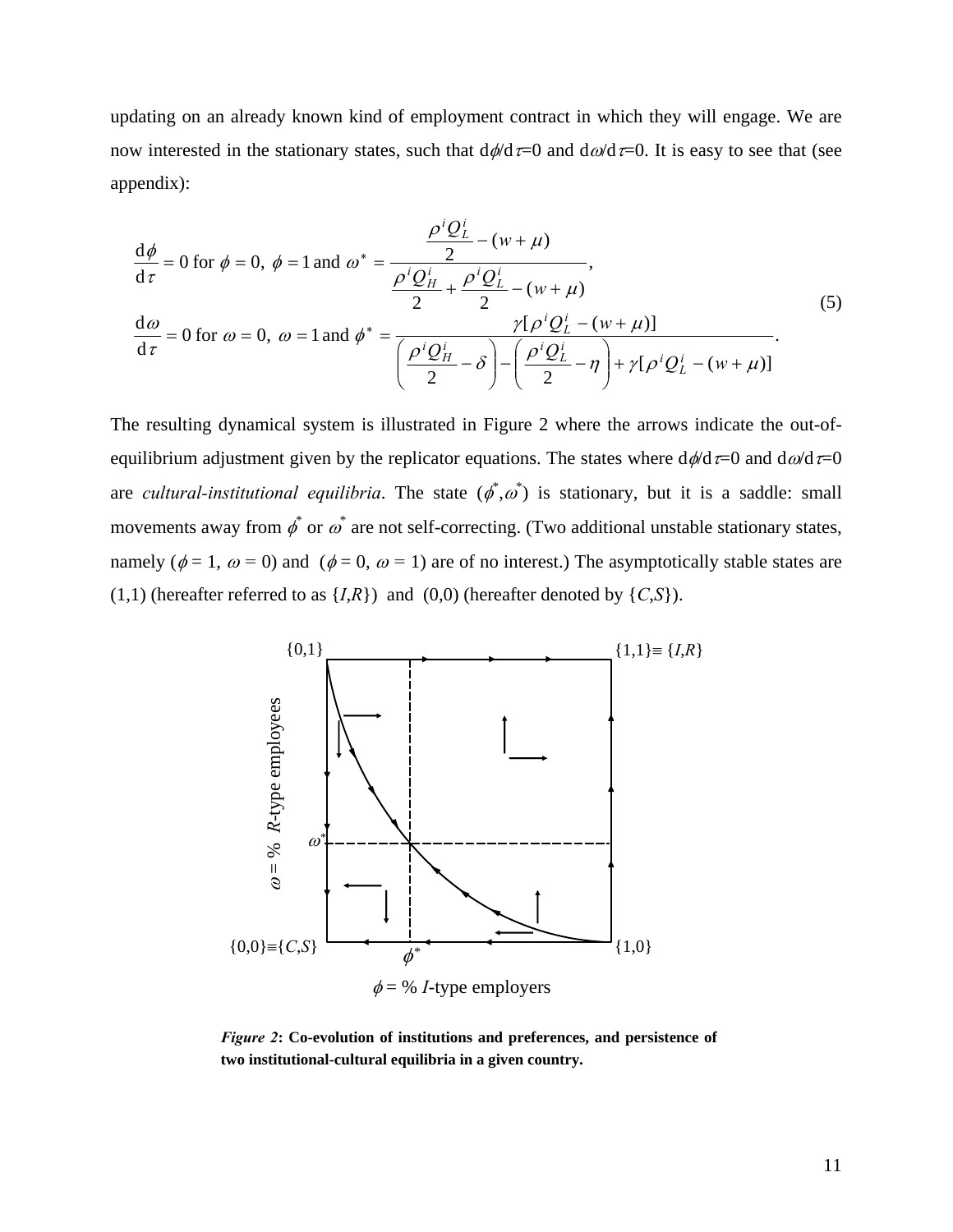In this deterministic setting, the initial state determines which of these two asymptotically stable states occurs. Of course institutions may be altered by a joint decision of a hypothetical representatives of one or both classes (Acemoglu and Robinson, 2006). But non-cooperative (that is decentralized, bottom-up) transitions are also possible. To study such a process we assume that occasional idiosyncratic (non-best response) updating of both preferences and contractual offers occurs (Kandori, Mailath, and Rob, 1993; Young, 1993, 1998). Suppose that with probability  $1-\varepsilon$ myopic best response updating occurs as described above, but with a small probability  $\varepsilon$  (< 1/2) the employee chooses randomly from the two behavioral traits and the employer likewise randomizes her contractual offer. The behavioral or contractual innovations represented by idiosyncratic play may be due to deliberate experimentation, error, or any other reason for nonbest response play. We assume throughout that the rate of idiosyncratic play is sufficiently small that the equilibrium conventions described above are persistent, defined as having an expected duration of more than one period (i.e.  $\varepsilon$  < critical number that would induce a transition to the other convention), that is for the  $\{I, R\}$  equilibrium  $\varepsilon < 1 - \omega^*$  and  $\varepsilon < 1 - \phi^*$ , whereas for the  $\{C, S\}$ equilibrium  $\varepsilon < \omega^*$  and  $\varepsilon < \phi^*$ .

In a plausible version of this process (e.g. Young, 1998), the resulting perturbed Markov process is ergodic, so over the long run both  ${I,R}$  and  ${C,S}$  will occur, with infrequent transitions between the basins of attraction of these two equilibria. In the absence of system-level exogenous shocks, for even moderately large populations and plausible rates of idiosyncratic play institutional-cultural equilibria will persist over very long periods and the system will spend more time at the convention with the larger basin of attraction. Thus the  $\{I, R\}$  equilibrium will be more persistent if  $\phi^* \phi^* < (1-\phi^*)(1-\phi^*)$  that is, if  $\{I,R\}$  is the risk-dominant equilibrium, and conversely for the {*C*,*S*} equilibrium.

#### **4. Cultural-institutional comparative advantage**

Assume now that the world economy comprises two countries, 1 and 2, identical in all relevant respects (same labor endowment, same technology, same demand function), except for their recent histories, which have given them different cultural and institutional conventions. As a result their production possibility frontiers differ, and the two countries enjoy comparative advantage in the production of different goods.

Let us suppose that country 1 is near the  $\{I, R\}$  equilibrium so that virtually all pairs except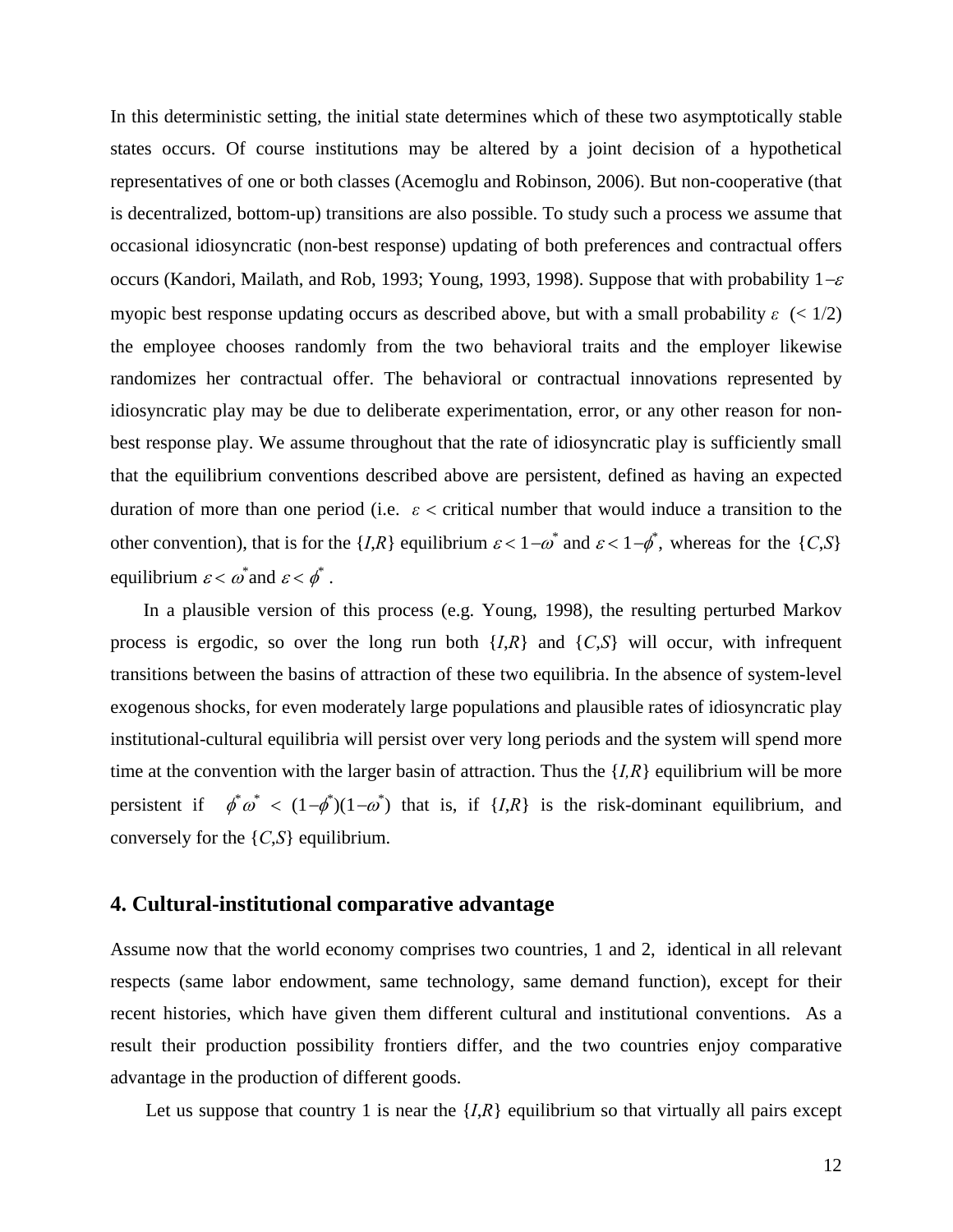those including an innovator are reciprocal types working under incomplete contracts, while country 2 is near the {*C*,*S*} equilibrium. As it is evident from Figure 3 (where the slope of the dashed lines indicates the international terms of trade), because  $Q_H^o > Q_L^o$  and  $Q_H^t > Q_L^t$ , the  ${I,R}$  country enjoys an absolute advantage in the production of both goods. In autarchic equilibrium there will be only one relative price in each country such that both goods are produced equal to the marginal rate of transformation (*MRT*) in the two countries, namely:  $p_{1A}^o / p_{1A}^t = Q_H^t / Q_H^o = MRT_1$  and  $p_{2A}^o / p_{2A}^t = Q_L^t / Q_L^o = MRT_2$ , where  $p_{1A}^o / p_{1A}^t$  and  $p_{2A}^o / p_{2A}^t$  are the autarchic relative prices in the two countries. Therefore, given (1), we have:

$$
\frac{p_{1A}^o}{p_{1A}^t} = \frac{Q_H^t}{Q_H^o} < \frac{Q_L^t}{Q_L^o} = \frac{p_{2A}^o}{p_{2A}^t},\tag{7}
$$

so that country 1 has a comparative advantage in the production of the opaque good, whereas country 2 has a comparative advantage in the production of the transparent good.

Providing that the international terms of trade,  $p_T^o / p_T^t$  (the subscript "*T*" refers to trade), falls strictly between the autarchic relative prices of the two countries, specialization and trade will take place. Given the linearity of the two production possibility frontiers, country 1 will specialize entirely in the production of (and will export) the opaque good, while country 2 will specialize in the production of (and will export) the transparent good. Furthermore, compared to autharchy, trade benefits both classes of individuals in country 1 and employers in country 2. The resulting gains from trade are illustrated below.

When cross-country barriers to trade are removed and in absence of transport costs, the relative price of the opaque (transparent) good increases in country 1 (country 2), whereas the relative price of the transparent (opaque) good decreases. It follows that  $\rho_T^o > \rho_{1A}^o$  and  $\rho_T^t > \rho_{2A}^t$ , where  $\rho_T^o = p_T^o / (p_T^o + p_T^t)$  and  $\rho_T^t = p_T^t / (p_T^o + p_T^t)$ : in both countries the good in which the country specializes becomes relatively more valuable in terms of the *c*-good (with one unit of the *o*-good (*t*-good) in country 1 (country 2) one can purchase a greater number of units of the *c*-good under trade than in autarchy). Thus, as expected,  $\rho_T^o Q_H^o > \rho_{1A}^o Q_H^o$  and  $\rho_T^t Q_L^t > \rho_{2A}^t Q_L^t$ : the *c*-good value of output in the two countries increases. All the other terms ( $\delta$ ,  $\eta$ , *w*,  $\mu$  and  $\gamma$ ) in the payoff matrix (Table 1) are measured in units of the composite goods and so remain unaltered.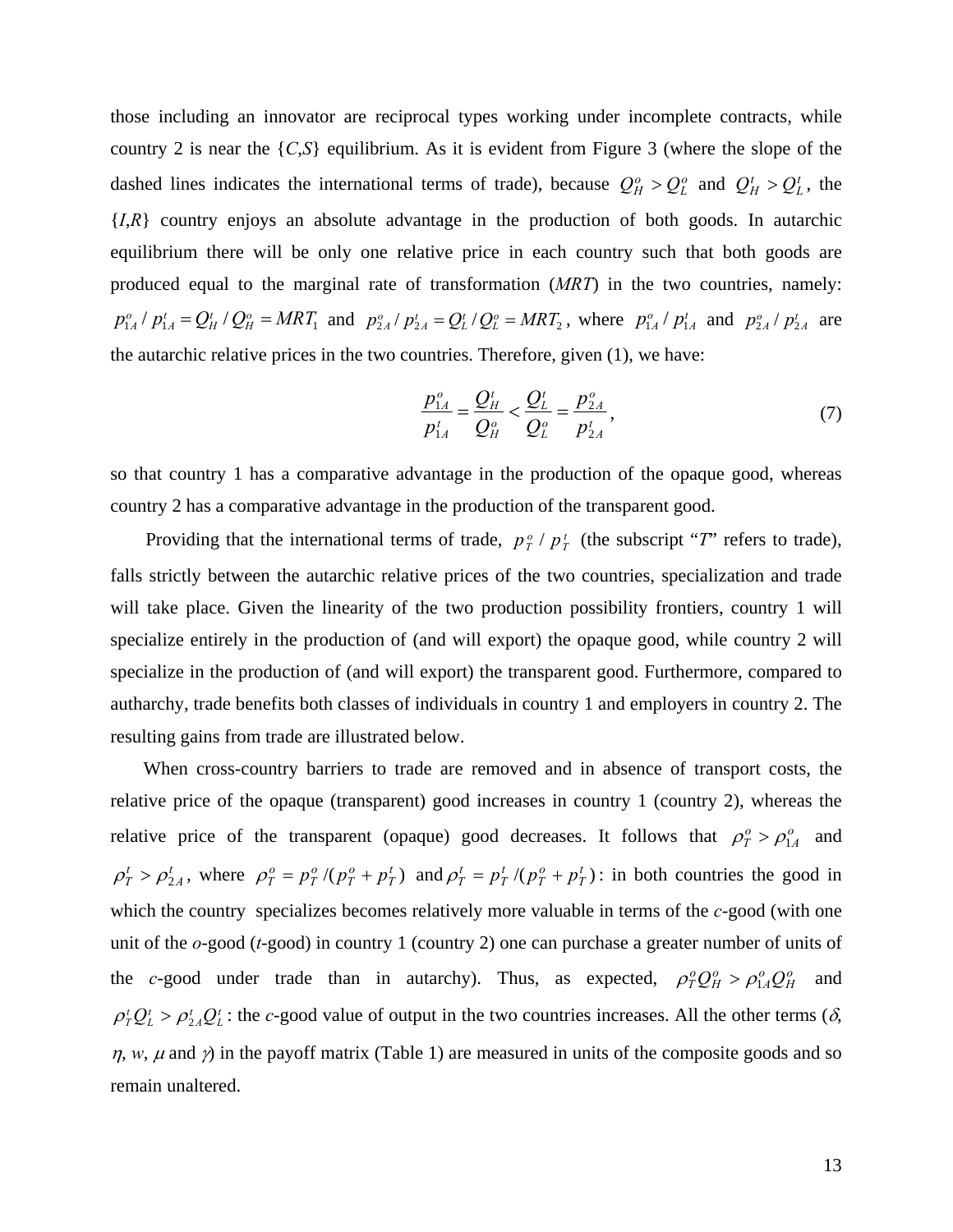

*Figure 3***: Production possibility frontiers in the two countries.**  (NOTE: Each country has a normalized labor endowment of 1)

#### **5. Trade integration and the persistence of inefficient equilibria**

Thus differences in the preferences and institutions prevailing in each country are a source of comparative advantage, and opening up to trade enables the two otherwise identical countries to enjoy welfare gains. But how does trade exposure affect the cultural and institutional environment in a given country? First, will the two countries different cultural-institutional equilibria persist after the two countries open up to international exchange? Second, does economic integration make cultural and institutional convergence more likely? These two questions may be translated as follows: will integration eliminate one of or both the critical values,  $\phi^*$  and  $\omega^*$ ? If the answer is no, so that both asymptotically stable equilibria persist following integration, will trade decrease the costs of deviating from the status quo contract and preference, thereby facilitating a convergence to the other cultural-institutional equilibrium?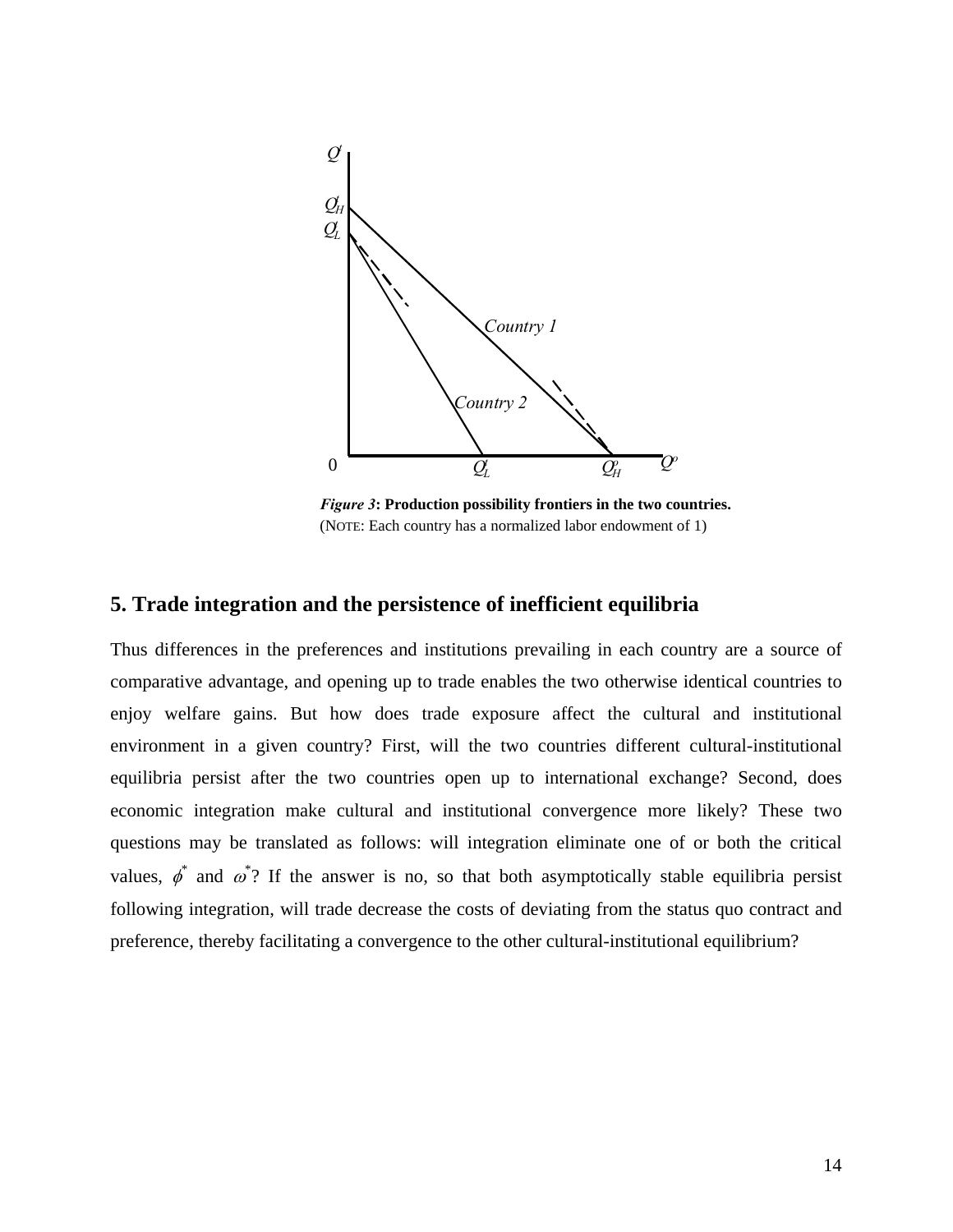



*Country 2* 



*Fig. 4***: Payoff changes to** *I***- and** *C***-employers (***panel A***) and** *R***- and** *S***-employees (***panel B***) after trade openness.**  (NOTE:  $\phi$  is the fraction of the employers offering incomplete contracts and  $\omega$  the fraction of the employees being reciprocators in the previous period)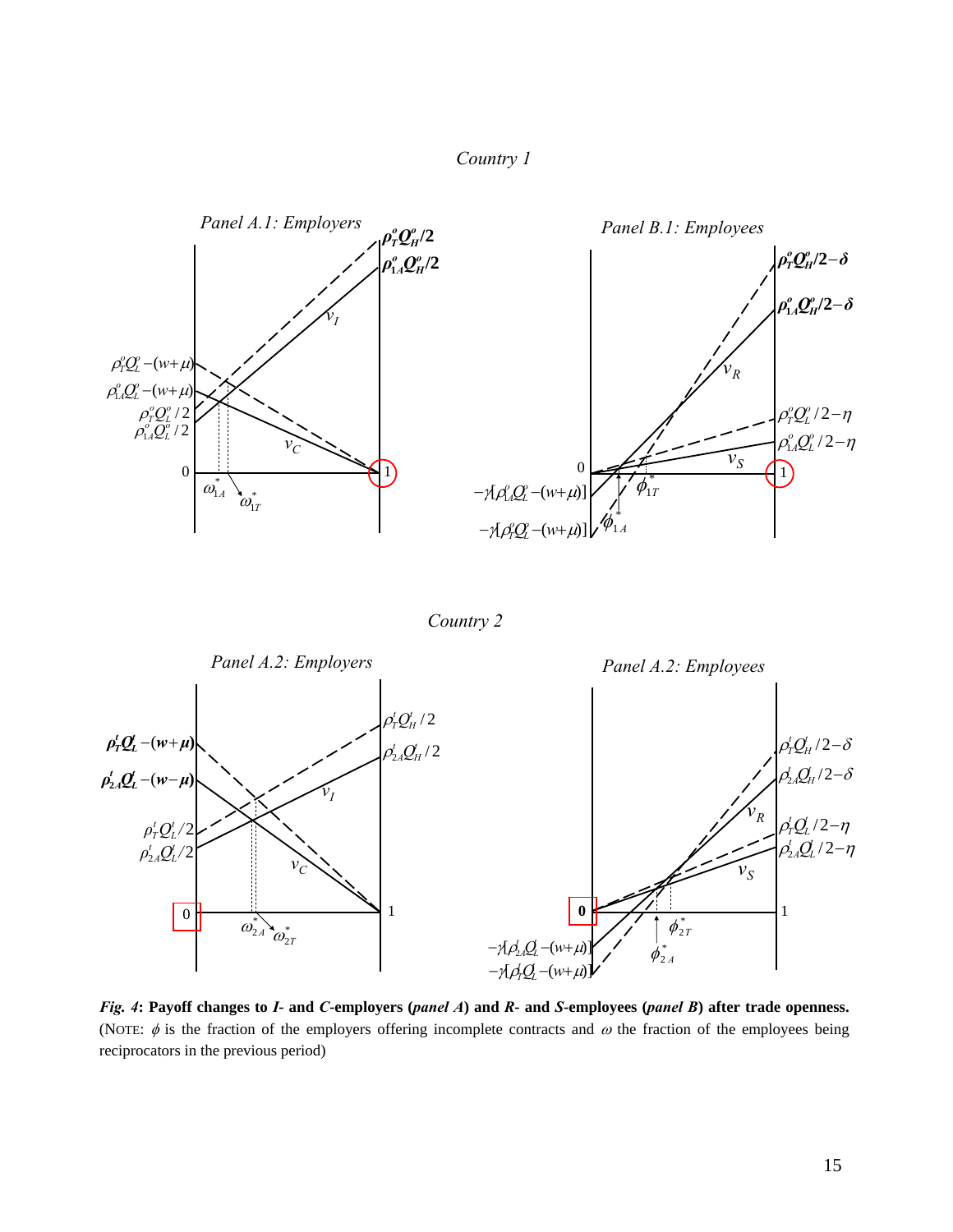Figure 4 shows how the expected payoffs for each group of individuals change in the two countries as a result of trade. The circle (square) around the one (zero) on the horizontal axis in *panel A* indicates that the entire population of employers (except idiosyncratic players) in the given country is of the *I*-type (*C*-type); the circle (square) around the one (zero) on the horizontal axis in *panel B* signifies that the entire population of employees (except idiosyncratic players) in the given country is of the *R*-type (*S*-type). Payoffs received by the individuals in equilibrium before and after trade are emphasized in bold fonts in the relevant panel. It is easy to verify that trade integration does not destroy the cultural institutional differences upon which specialization is based. After trade, the critical values of  $\phi$  and  $\omega$  ( $\omega_1^*$  ( $\phi_1^*$ ) and  $\omega_2^*$  ( $\phi_2^*$ ) referring respectively to country 1 and country 2) remain within the unit interval.

Moreover, trade increases the cost of deviating from the status quo cultural-institutional convention for both groups in both countries. This is because deviating almost always entails a mismatch, the result being forgoing some or all of the surplus, the value of which is higher after trade integration. Thus the cost of deviating is increasing in  $\rho^{i}$  (*i*=*t*,*o*), and trade increases the amount of the composite good that may be purchased with one unit of the good in which the country specializes (i.e. increases  $\rho^j$ , where *i*=*o* in country 1 and *i*=*t* in country 2). Though we do not pursue this extension here, in a more complete model with state dependent rates of idiosyncratic play (Bergin and Lipman, 1996), the increased cost of innovating plausibly would reduce the rate of innovation, thereby prolonging the expected duration of each of the conventions.

The fact that the cost of deviating increases may not only discourage the experimentation and error on which idiosyncratic play is based; it will also increase the selection pressures operating against individuals and firms that have innovated as long as these innovators constitute less than the critical values  $\phi^*$  and  $\omega^*$ . This can be seen from equations (4), along with the fact that trade increases both  $[v_I(\omega) - v_C(\omega)]$  and  $[v_R(\phi) - v_S(\phi)]$  when  $\omega = 1 = \phi$  and increases both  $[v_C(\omega) - v_I(\omega)]$  and  $[v_S(\phi) - v_I(\phi)]$  when  $\omega = 0 = \phi$ . Thus trade will not induce a non-cooperative transition from the  $\{C, S\}$  to the  $\{I, R\}$  equilibrium despite the fact that the {*I*,*R*} institutions and culture confer absolute advantage in both goods.

In addition to increasing the incentive not to innovate and the selection pressures operating against those who do, trade may even increase the number of innovators necessary to induce a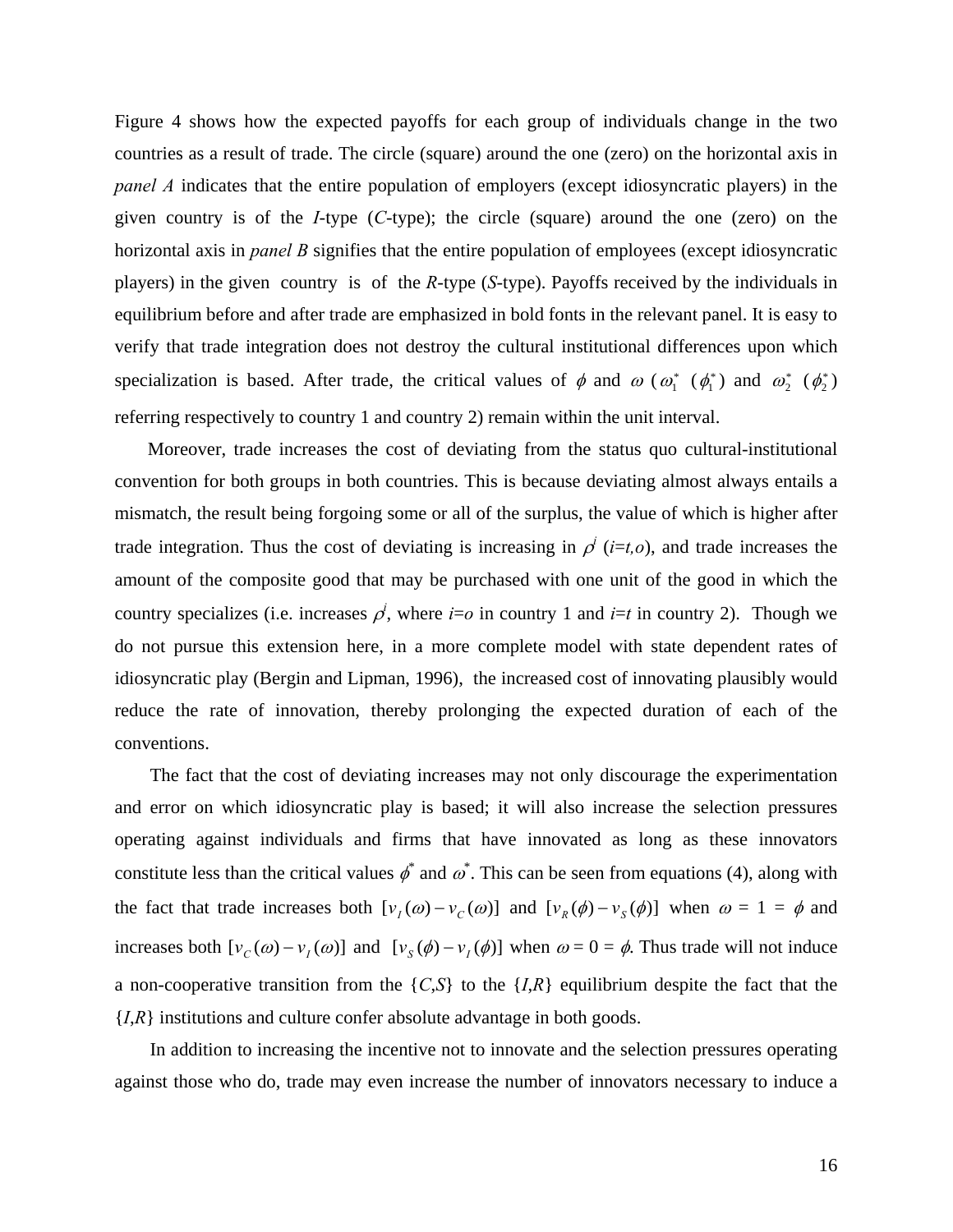transition from the  $\{C, S\}$  to the  $\{I, R\}$  equilibrium. To see this we study the effect of trade (that is, the increase in  $\rho^i$  with *i*=*t*,*o*) on  $\phi^*$  and  $\omega^*$ . In the case of  $\omega^*$  the result is unambiguous: trade increases the critical fraction of reciprocal workers necessary to induce the *C*-type employers to best respond by adopting *I*-contracts (see appendix):

$$
\frac{d\omega^*}{d\rho^i} = \frac{(w+\mu)\frac{\rho^i Q_H^i}{2}}{\left[\frac{\rho^i Q_H^i}{2} + \frac{\rho^i Q_L^i}{2} - (w+\mu)\right]^2} > 0.
$$
\n(8)

The reason can be seen by noting that the critical values  $\phi^*$  and  $\omega^*$  are simply given by the cost (for respectively employees and employers) of deviating from the {*C*,*S*} equilibrium divided by the sum of this cost and the cost of deviating from the  ${I, R}$  equilibrium. While the costs of deviating from both equilibria increase for the employers, trade increases the cost of deviating from the {*C*,*S*} equilibrium of country 2 proportionally more.

The economics underlying this surprising result is as follows. Because in country 2 the cost of hiring labor under complete contracting  $(w + \mu)$  is unaffected by the increase in the value of output induced by trade, the effect of trade on profits of a *C*-type employer matched with an *S*employee is proportionally greater than the effect of trade on the payoff of an *I*-type employer matched with a reciprocal employee. As a result, following trade employers who offer the *C*contract in anticipation of being matched with an *S*-type worker are more reluctant to abandon complete contracting and will switch to the *I*-contract only if they have encountered a larger fraction of reciprocal workers the previous period. For the same reason in country 1, employers offering the *I*-contract expecting matches with *R*-type workers will be induced to switch to the *C*-contract by fewer idiosyncratically playing *S-*workers following trade than before.

The effect of trade on  $\phi^*$  cannot be signed in general, but (under plausible conditions) it too may increase following integration. We have (see appendix)

$$
\frac{d\phi^*}{d\rho^i} = \frac{\gamma \left[ \left( \frac{Q_H^i}{2} - \frac{Q_L^i}{2} \right) (w + \mu) - Q_L^i (\delta - \eta) \right]}{\left\{ \left( \frac{\rho^i Q_H^i}{2} - \delta \right) - \left( \frac{\rho^i Q_L^i}{2} - \eta \right) + \gamma [\rho^i Q_L^i - (w + \mu)] \right\}^2},\tag{9}
$$

from which we see that  $d\phi^* / d\rho^i > 0$  iff  $(Q_H^i / 2 - Q_L^i / 2)(w + \mu) > Q_L^i (\delta - \eta)$ *i*  $Q_H^i/2 - Q_L^i/2$  $(w + \mu) > Q_L^i(\delta - \eta)$ . This will be the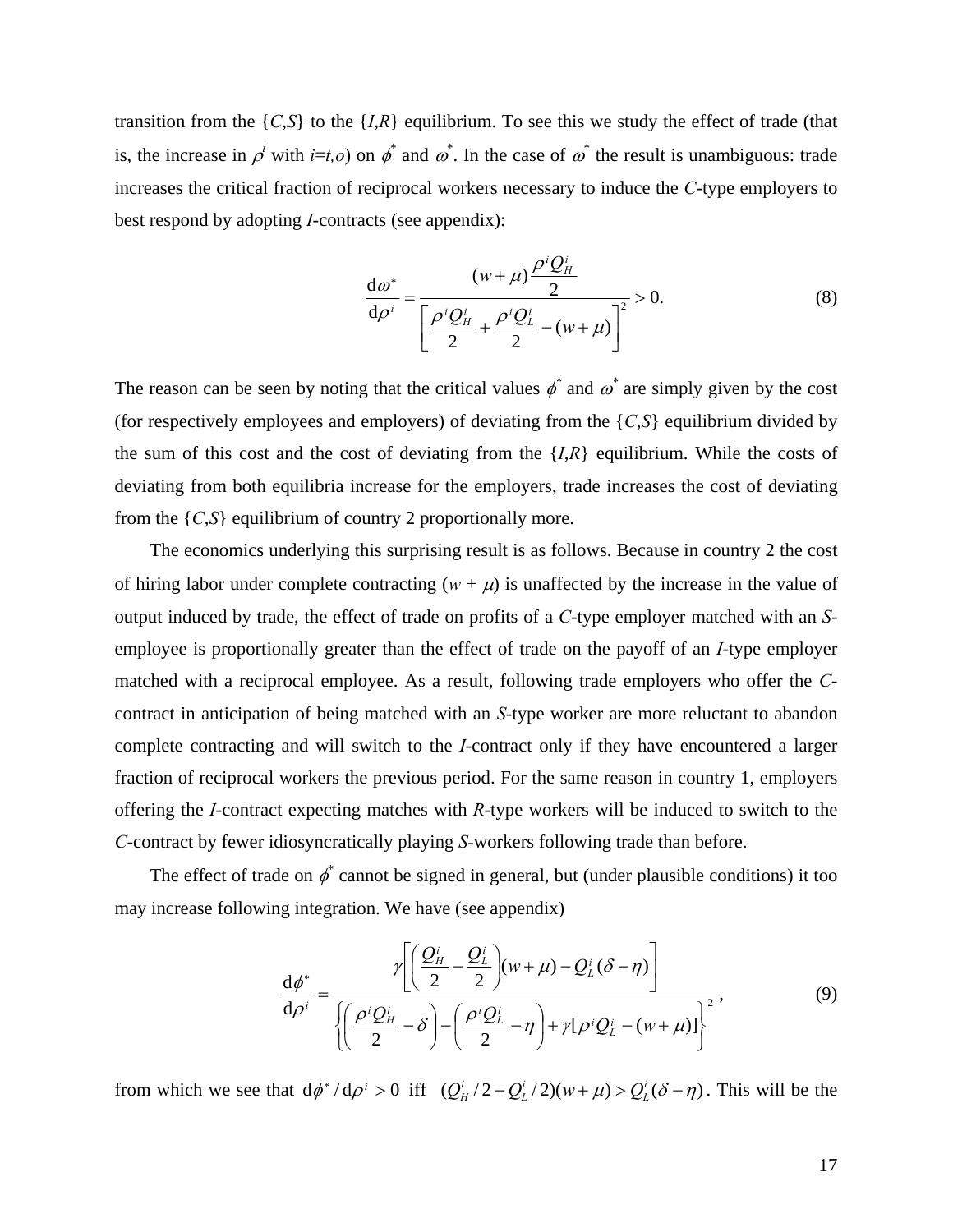case if the increased contribution to output associated with high quality effort is sufficiently great compared to the increased disutility associated with providing it and/or the output obtained employing low quality effort is sufficiently small compared to the cost of hiring labor in complete contracting (the subjective cost of potential exploitation for a reciprocal employee being offered a *C*-contract is sufficiently small). Here we cannot sign the expression because we cannot determine which of the proportional effects of trade on the foregone utility of the worker should a mismatch occur is greater.

 Thus removing impediments to international exchange need not destabilize and, indeed may fortify the preexisting cultural and institutional differences on which specialization and trade is based even if there exists an alternative cultural–institutional equilibrium that confers absolute advantage and to which a transition would be Pareto-improving. Trade impedes cultural-institutional convergence because it raises the costs of deliberate or accidental experimentation with uncommon preferences and contracts. Under plausible conditions it also increases the number of cultural or institutional innovators necessary to induce a decentralized transition from the high productivity equilibrium.

A transition to the superior culture and institutions, however, can be induced by a tariff. It is readily shown that there exists a one-time tariff protecting the opaque good in country 2 such that a cultural-institutional transition will occur, country 2 adopting the  $\{I, R\}$  culturalinstitutional nexus. Assuming that the international price ratio is not affected by the tariff,  $\theta_{\omega}^*$ and  $\theta_{\phi}^{*}$  are the ad-valorem tariff rates on the opaque good (imported good) which will implement an (after tax) domestic price ratio in country 2 such that, respectively,  $\omega_2^* = 0$  and  $\phi_2^* = 0$ . The transition-inducing tariff is given by  $\theta^* = \min[\theta_\omega^*, \theta_\phi^*]$ . Using equations (5) it can be seen (see appendix) that:

$$
(1+\theta_{\omega}^{*}) = \left[\frac{Q_{L}^{t}}{2(w+\mu)} - 1\right] \frac{p_{T}^{t}}{p_{T}^{\circ}} \text{ and } (1+\theta_{\phi}^{*}) = \left[\frac{Q_{L}^{t}}{(w+\mu)} - 1\right] \frac{p_{T}^{t}}{p_{T}^{\circ}}.
$$

Since it is readily seen that  $\theta_{\omega}^* < \theta_{\phi}^*$ , it follows  $\theta^* = \theta_{\omega}^*$ .

The logic of the transition-inducing tariff is exactly the opposite of the mechanism underlying the fact that trade liberalization is transition-impeding. The tariff makes the transparent good less valuable in terms of the units of the composite good it can command and hence reduces the joint surplus available to the employer and the employee. So rather than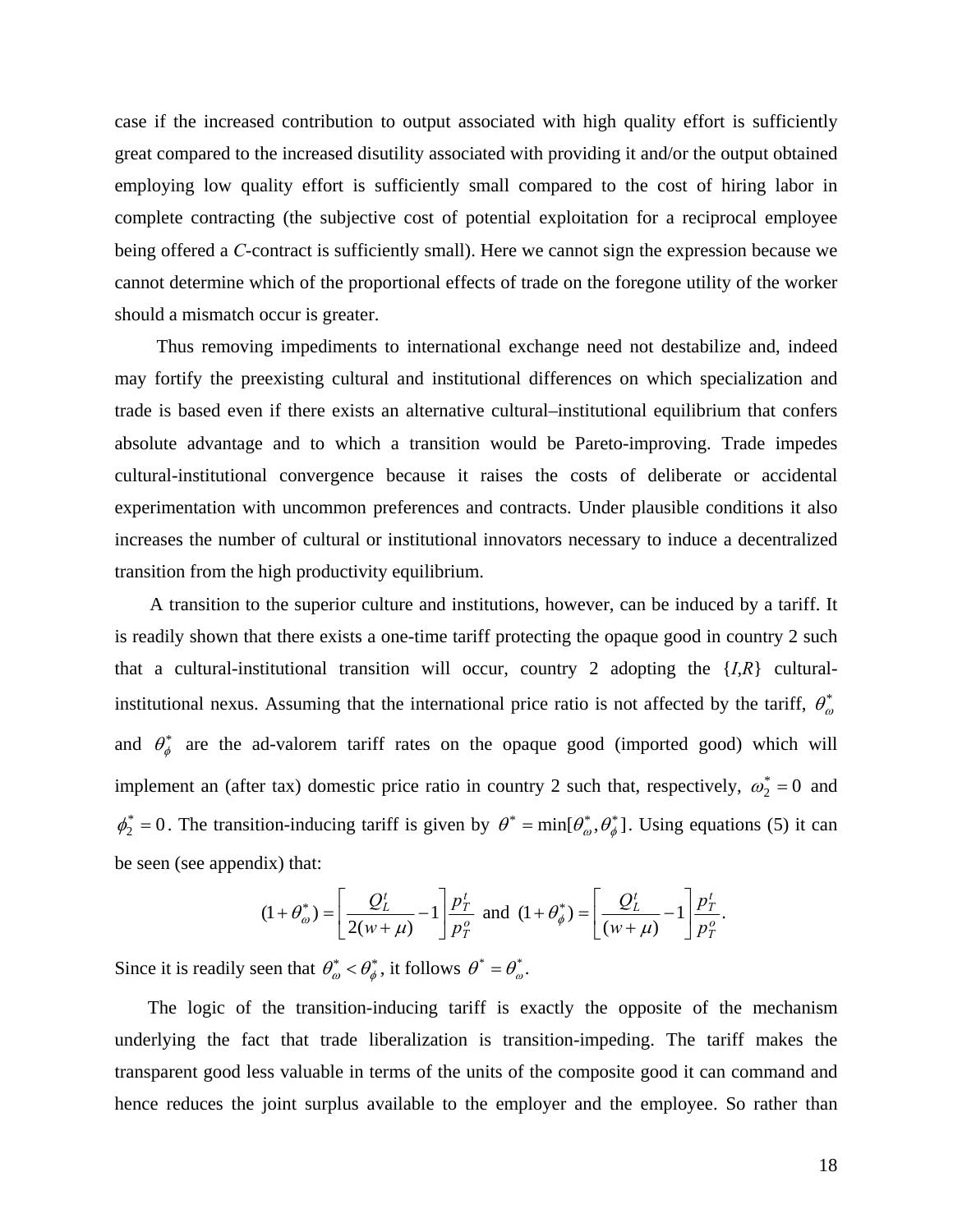increasing the cost of deviation from the {*C*,*S*} convention as in the case of trade liberalization, the tariff reduces the cost of deviation. The level that eliminates the cost of deviation for either of the two classes is the transition inducing tariff,  $\theta^*$ . Since  $\theta_{\omega}^* < \theta_{\phi}^*$ , it is the employers who induce the transition because under this tariff the real cost of wages and monitoring have risen to such an extent that they do no better by offering complete contracts than by offering incomplete contracts. Any tariff greater than this makes the incomplete contract a strict best response for the employers. An even higher tariff that reduced profits under the complete contract to zero would make employees indifferent to being reciprocal or selfish (if the employer is making zero profits the reciprocal employee is not offended by a complete contract). But this is unnecessary for a transition once employers have switched to offering incomplete contracts, under which reciprocity is a strict best response for employees.

#### **6. Factor market integration and transitions to efficient equilibria**

As Samuelson's factor price equalization theorem showed (Samuelson, 1949), the effects of the removal or reduction of the economic importance of national boundaries may be independent of whether integration is accomplished through the elimination of barriers to trade in commodities or through the mobility of factors of production. Where comparative advantage is based on country differences in culture and institutions, however, this is not the case.

In contrast to trade integration, factor market integration facilitates a Pareto-improving cultural-institutional transition in country 2. It does this by having the opposite of the two effects of trade integration: it reduces the number of innovators required to induce a transition; and, in the neighborhood of the equilibrium, it reduces the costs of the idiosyncratic play that induces transitions. Under factor market integration, cultural and institutional innovators may enjoy an advantageous match not only with rare innovators from their own economy but also with the prevalent type of agent from the other country. Thus factor market integration provides a kind of innovation insurance, in contrast to commodity market integration which makes possible gains from trade that heighten the opportunity costs of the frequent mismatches that innovators may expect when paired with agent from their own country.

As we are interested in convergence to superior cultural-institutional conventions, we model the effect of factor market integration on the stability of country 2's inferior  $\{C, S\}$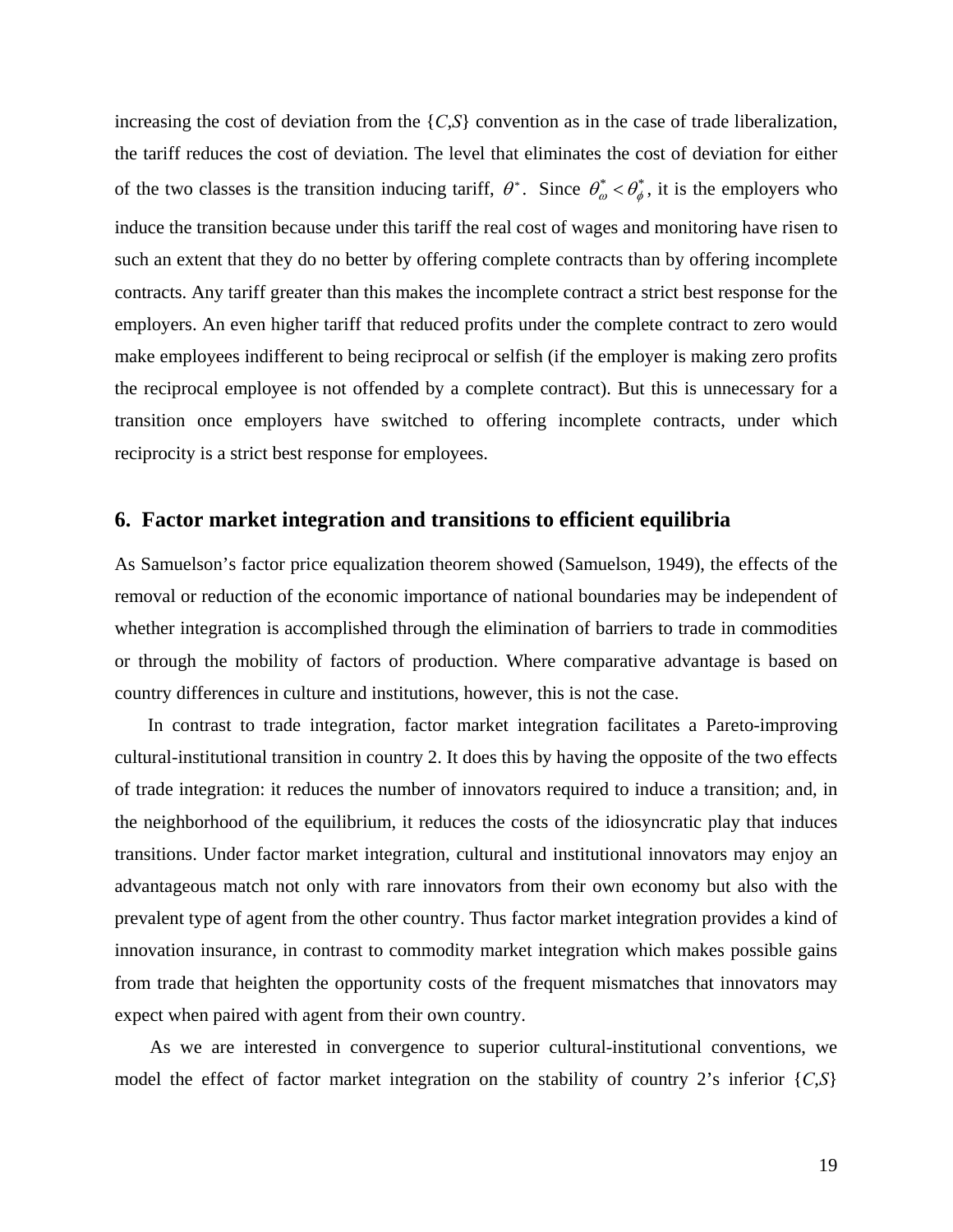conventions. Suppose that some matches are made entirely with one's own nationals while others are made randomly in the global population. As pictured in Figure 5, there are now three factor markets, two of them national-specific and the third, a common pool without country identification. The common pool is populated by agents drawn at random from the two countryspecific pools and hence has the same distribution of types as the meta-population (both countries combined). For both employers and employees in both countries let *n* be the fraction of matches made with individuals from one's own nation, the complement, 1−*n*, being matches in the common pool. In the autarchic factor markets we have thus far assumed,  $n = 1$ . But if  $n <$ 1 one's expected match is *n* times the fraction of agents in one's own country plus 1−*n* times the distribution of types in the common pool. For simplicity we consider countries with equal numbers of employers and employees. It is readily confirmed that if the countries are in the neighborhood of the {*C*,*S*} and {*I*,*R*} equilibriums respectively, the expected difference, conditional on being resident in country 1 or country 2, in the likelihood of an employer meeting a reciprocator and a self-interested employee or an employee meeting an incomplete contracting or complete contracting employer is just  $n(1–2\varepsilon)$ . Thus *n* is a measure of the degree of national specificity of the factor markets and 1–*n* is the degree of factor market integration.

One may image the two countries as two "villages" within which all production takes place under autarchy. But with factor market integration some (a random draw from each of the two villages) go to the "city" where they make random matches with members of the other class. In this model *n* is not chosen by the individual agents; it is a characteristic of the two countries' cultures, language differences, geographical distance, immigration policies and other influences on factor movement that are exogenous from the standpoint of the individual employer or employee. To avoid considerable notational clutter for no additional insight we assume that *n* does not vary among countries. When factors of production are matched in the pool we assume that the product produced is determined by the nationality of the employer, reflecting the fact that the physical assets of the employer are product-specific while the skills of the worker are less so. In the case of autarchy, the prices at which the output is sold are also determined by the nationality of the employer. Thus, for example, when an employee from country 2 is matched with an employer from country 1, the pair will produce the opaque good to be sold either at the prevailing international prices (in the case of trade integration) or at the autarchic prices of country 1 in the absence of trade integration.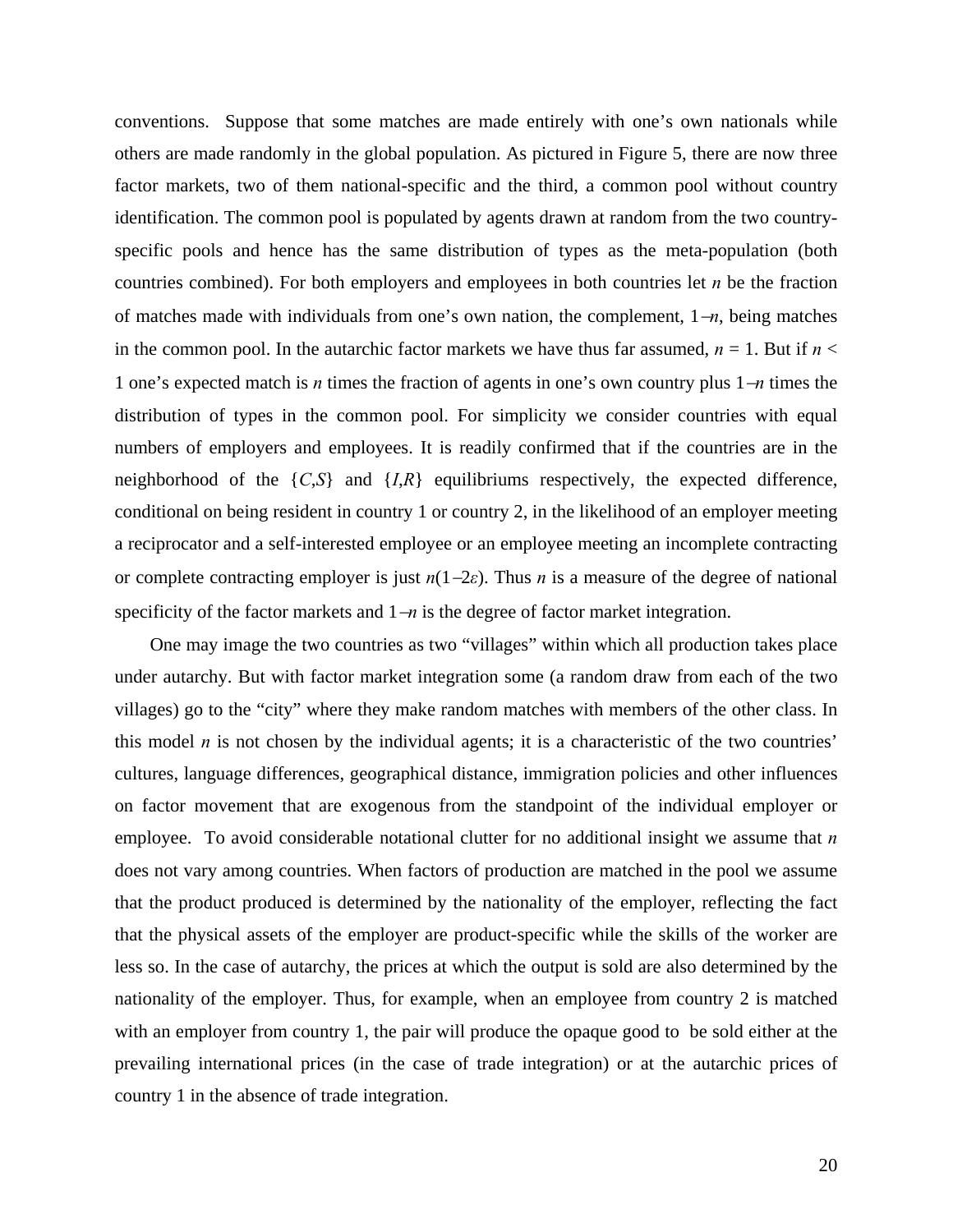

*Fig.* **5: Factor market integration.** (NOTE:  $\varepsilon$  is the expected fraction of idiosyncratic players among both employers and employees, *n* is the degree of geographical specificity of the factor markets and 1−*n* is the degree of factor market integration)

Factor market integration facilitates a transition from the {*C*,*S*} equilibrium because it reduces the payoffs of those conforming to the convention and lessens the expected cost of deviating. Consider a complete contracting employer in country 2 (in the neighborhood of the {*C*,*S*} equilibrium) who will benefit by being paired with a self-interested employee. With probability *n* he will be paired with a fellow national, encountering a self-interested worker with probability 1−*ε*. With probability 1−*n* he will be paired with a worker from the common pool, half of whom are from country 2 and among these he will encounter a self-interested worker with probability 1−*ε*; the other half in the common pool are from country 1 among whom he will encounter a self-interested worker with probability  $\varepsilon$ . Thus with probability  $1/2 + n(1-2\varepsilon)/2$  (<1- $\varepsilon$ because  $\varepsilon$ <1/2) he will be matched appropriately. For agents conforming to the convention in their own country, factor market integration (a lower value of *n*) thus increases the likelihood of a mismatch. The opposite is the case for idiosyncratic players; they achieve their payoffmaximizing match with probability  $1/2 - n(1 - 2\varepsilon)/2$  (>  $\varepsilon$  because  $\varepsilon$ <1/2) and hence benefit from factor market integration.

The expected payoffs (equations (2) and (3)) can now be rewritten. The expected payoff after factor integration is the weighted sum of the expected payoff in the national factor market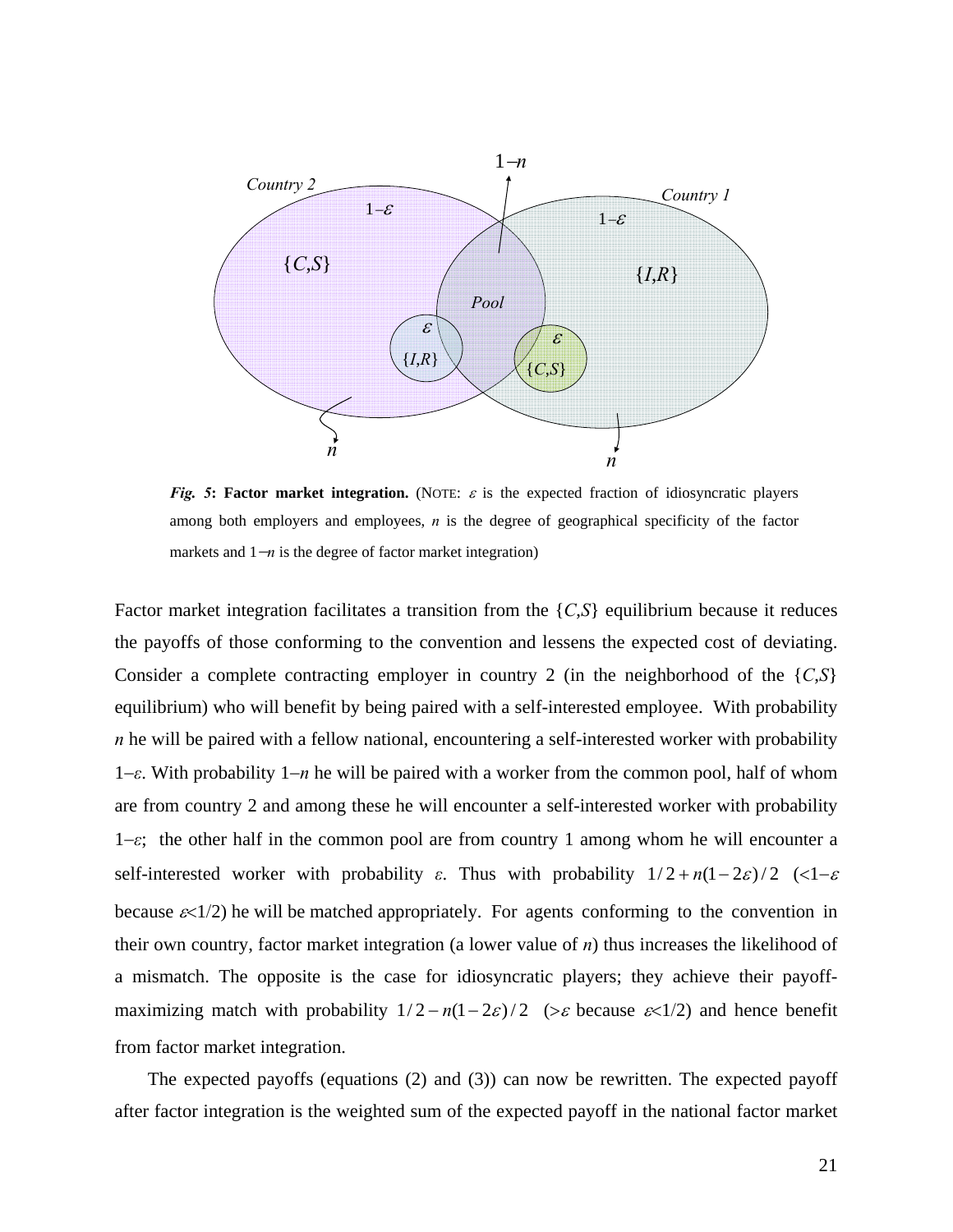plus expected payoff in the common pool, the weights being the relative sizes of the two pools (*n* and 1−*n*). Notice that, as in (2) and (3), in computing the expected payoffs under factor market integration in country 2 (equations (10) and (11) below) the  $\omega$  and  $\phi$  appearing in the terms referring to own country matching are the distributions of *play* not the distribution of *types*. Because we assume that all employers (employees) in country 1 are incomplete contract types (reciprocal types), taking account of idiosyncratic play, the country 2 agents who are matched in the pool with agents from country 1 will with probability  $1-\varepsilon$  encounter employers (employees) offering *I*-contracts (reciprocators), while  $\varepsilon$  are offering *C*-contracts (are selfinterested).

Consider again country 2; the expected payoffs of respectively incomplete and complete contract employers under factor market integration are

$$
v_I(n) = n\left[\omega \frac{\rho_2' Q_H'}{2} + (1 - \omega) \frac{\rho_2' Q_L'}{2}\right] + (1 - n) \left\{\frac{1}{2} \left[\frac{\rho_2' Q_H'}{2} (1 - \varepsilon) + \frac{\rho_2' Q_L'}{2} \varepsilon\right] + \frac{1}{2} \left[\omega \frac{\rho_2' Q_H'}{2} + (1 - \omega) \frac{\rho_2' Q_L'}{2}\right]\right\},\tag{10}
$$
  

$$
v_C(n) = n(1 - \omega) [\rho_2' Q_L' - (w + \mu)] + (1 - n) \left\{\frac{1}{2} [\rho_2' Q_L' - (w + \mu)] \varepsilon + \frac{1}{2} (1 - \omega) [\rho_2' Q_L' - (w + \mu)]\right\}.
$$

While the expected payoffs of respectively reciprocal and selfish employees are

$$
v_R(n) = n \left\{ \theta \left( \frac{\rho_2' Q_H}{2} - \delta \right) - (1 - \phi) \gamma_1 \rho_2' Q_L - (w + \mu) \right\} + (1 - n) \left\{ \frac{1}{2} \left[ \left( \frac{\rho_1' Q_H}{2} - \delta \right) (1 - \varepsilon) - \gamma_1 \rho_1' Q_L' - (w + \mu) \varepsilon \right] + \phi \frac{1}{2} \left( \frac{\rho_2' Q_H}{2} - \delta \right) - \frac{1}{2} (1 - \phi) \gamma_1 \rho_2' Q_L - (w + \mu) \right\},\tag{11}
$$
\n
$$
v_S(n) = n \theta \left( \frac{\rho_2' Q_L}{2} - \eta \right) + (1 - n) \left[ \frac{1}{2} \left( \frac{\rho_1' Q_L'}{2} - \eta \right) (1 - \varepsilon) + \phi \frac{1}{2} \left( \frac{\rho_2' Q_L'}{2} - \eta \right) \right]
$$

Using expressions (10) and (11) we set  $v_I(n) = v_C(n)$  and  $v_R(n) = v_S(n)$  to calculate the new critical values,  $\phi^*$  and  $\omega^*$  in country 2 for the case of factor market integration (see appendix):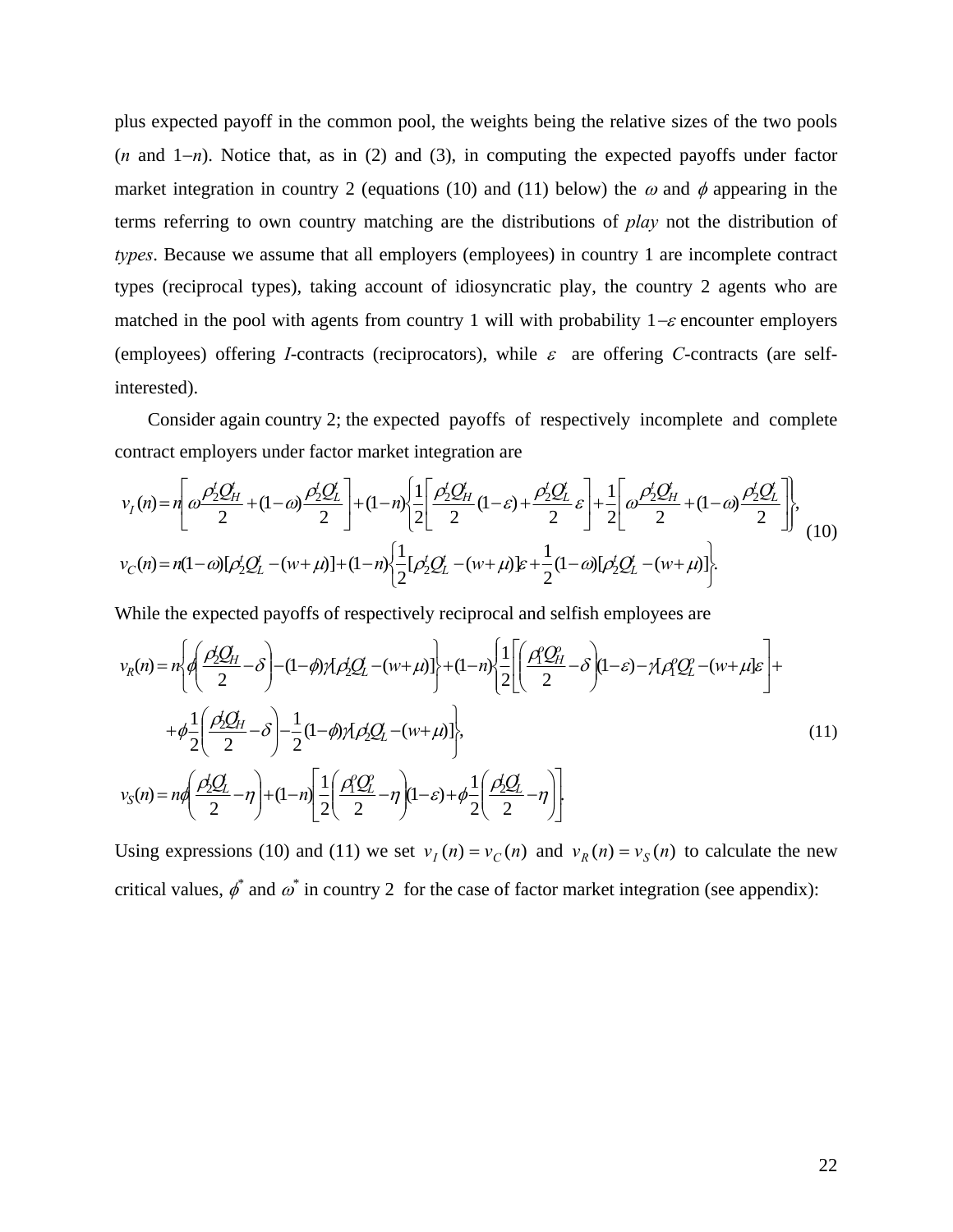$$
\omega_{2}^{*}(n) = \frac{-\frac{\rho_{2}^{t}Q_{L}^{t}}{2} + [\rho_{2}^{t}Q_{L}^{t} - (w + \mu)] - \frac{1-n}{1+n} \left\{ \frac{\rho_{2}^{t}Q_{H}^{t}}{2}(1-\varepsilon) + \frac{\rho_{2}^{t}Q_{L}^{t}}{2}\varepsilon \right\} - [\rho_{2}^{t}Q_{L}^{t} - (w + \mu)]\varepsilon}{\left(\frac{\rho_{2}^{t}Q_{H}^{t}}{2} - \frac{\rho_{2}^{t}Q_{L}^{t}}{2}\right) + [\rho_{2}^{t}Q_{L}^{t} - (w + \mu)]},
$$
\n
$$
\gamma_{1}\rho_{2}^{t}Q_{L}^{t} - (w + \mu)] - \frac{1-n}{1+n} \left\{ \left[\frac{\rho_{1}^{0}Q_{H}^{0}}{2} - \delta\right] - \left(\frac{\rho_{1}^{0}Q_{L}^{0}}{2} - \eta\right) \right](1-\varepsilon) - \gamma_{1}\rho_{1}^{0}Q_{L}^{0} - (w + \mu)\varepsilon \right\}.
$$
\n
$$
\omega_{2}^{*}(n) = -\frac{\left(\frac{\rho_{2}^{t}Q_{H}^{t}}{2} - \delta\right) - \left(\frac{\rho_{2}^{t}Q_{L}^{0}}{2} - \eta\right) + \gamma_{1}\rho_{2}^{t}Q_{L}^{t} - (w + \mu)\varepsilon}{\left(\frac{\rho_{2}^{t}Q_{H}^{t}}{2} - \delta\right) - \left(\frac{\rho_{2}^{t}Q_{L}^{0}}{2} - \eta\right) + \gamma_{1}\rho_{2}^{t}Q_{L}^{t} - (w + \mu)\varepsilon}.
$$
\n(12)

Three results follow. First, for both employers and employees in country 2, factor market integration (reducing *n*) reduces the costs of idiosyncratic play, respectively  $v_c(n, \omega = 0) - v_l(n, \omega = 0)$  and  $v_s(n, \phi = 0) - v_R(n, \phi = 0)$  (see appendix). This occurs for two reasons. For both employers and employees, as we have seen above, factor market integration increases the probability that idiosyncratic players will make an appropriate match. Idiosyncratically playing employees additionally benefit from the higher payoffs from being matched with a country 1 producer. In this case the worker will produce the opaque good (rather than the transparent good) to be sold either at the prevailing international prices (if trade integration occurred, in which case  $Q_H^o \rho_T^o > Q_H^t \rho_T^i$  or at the autarchic prices of country 1 (in the absence of trade integration, in which case  $Q_H^o \rho_A^o > Q_H^t \rho_{2A}^t$ . The best responding country 2 employee benefits from an analogous increase in payoffs when paired with a country 1 employer. But taking account of both the better matching prospects for the innovating employee and the increase in payoffs for both best responders and idiosyncratic employees, we can show (see appendix) that the quantity  $v_s(n, \phi = 0) - v_R(n, \phi = 0)$  is decreasing in *n*.

Second, for the country at the inferior {*C*,*S*} cultural-institutional equilibrium, factor market integration (reducing *n*) lowers the critical fraction of both employers and employees sufficient to induce a transition to the {*I*,*R*} equilibrium. Indeed it can be shown (see appendix) that

$$
\frac{d\omega_2^*(n)}{dn} > 0 \text{ and } \frac{d\phi_2^*(n)}{dn} > 0.
$$

Third, there exists a critical value,  $n^* > 0$ , of the degree of national specificity of the factor markets such that for  $n < n^*$  a cultural-institutional transition from the  $\{C, S\}$  to the  $\{I, R\}$ convention will be induced in the absence of idiosyncratic play. For  $n < n^*$ , one of (or both) the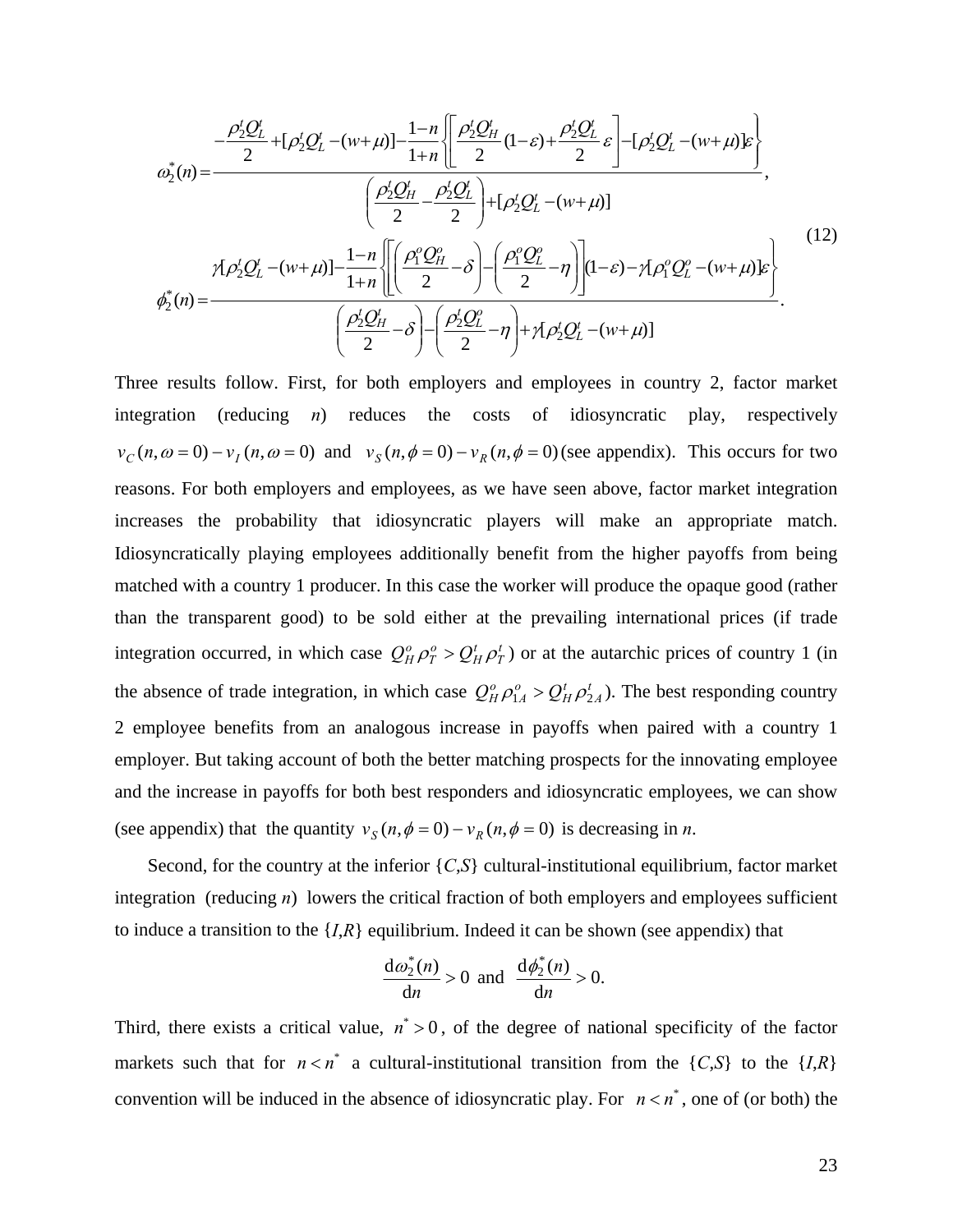critical values,  $\omega_2^*(n)$  and  $\phi_2^*(n)$ , is negative, so innovators do better than best responders with the result that the erstwhile  $\{C, S\}$  convention, i.e.  $(\omega = 0, \phi = 0)$ , is no longer an absorbing state in the unperturbed dynamic. Accordingly,  $n_{\omega}^*$  and  $n_{\phi}^*$  will be the values of *n* such that (respectively)  $\omega_2^*(n) = 0$  and  $\phi_2^*(n) = 0$ , and  $n^* = \max[n_{\omega}^*, n_{\phi}^*]$ .

#### **7. Discussion**

We have shown that otherwise identical economies that differ in culture and institutions may find specialization and trade welfare-enhancing, and that trade reinforces these differences by inhibiting convergence to superior cultural-institutional arrangements while factor market integration favors convergence.

Our paper is a contribution to the rapidly growing literature on institutions and trade (earlier contributions surveyed in Belloc, 2006). Comparative advantage based on institutional differences has been investigated for the following settings: financial systems (Beck, 2002; Kletzer and Bardhan, 1987; Ju and Wei, 2005; Matsuyama, 2005; Svaleryd and Vlachos, 2005), enforcement of contracts and property rights (Esfahani and Mookherjee, 1995; Levchenko, 2007; Nunn, 2007), intellectual property rights (Pagano, 2007), contracts and the division of labor (Acemoglu, Antràs and Helpman, 2009; Costinot, 2009), contractual incompleteness and the product cycle (Antràs, 2005), labor market flexibility and volatility (Cunat and Melitz, 2007), legal establishment and accounting systems (Vogel, 2007). In contrast to these papers, rather than studying the effects of exogenously given differences in institutions on comparative advantage and trade, we also consider the impact of economic integration on the endogenous dynamics of institutions. Other papers treating the effects of trade on institutions are Belloc (2005), Casella and Feinstein (2002), Dixit (2003), Do and Levchenko (2009) and Levchenko (2008). The main novelty of our approach with respect to this latter group of papers is our modeling of the complementary relationship between cultural preferences and institutions as a mechanism by which institutions associated with absolute disadvantage may persist indefinitely. In particular, our paper departs from and complements Do and Levchenko (2009) and Levchenko (2008) in which institutional differences are a historical datum that may be modified by a cooperative lobbying game, while in our model they are implemented as an endogenously generated non-cooperative cultural-institutional equilibrium. Finally, unlike all above papers but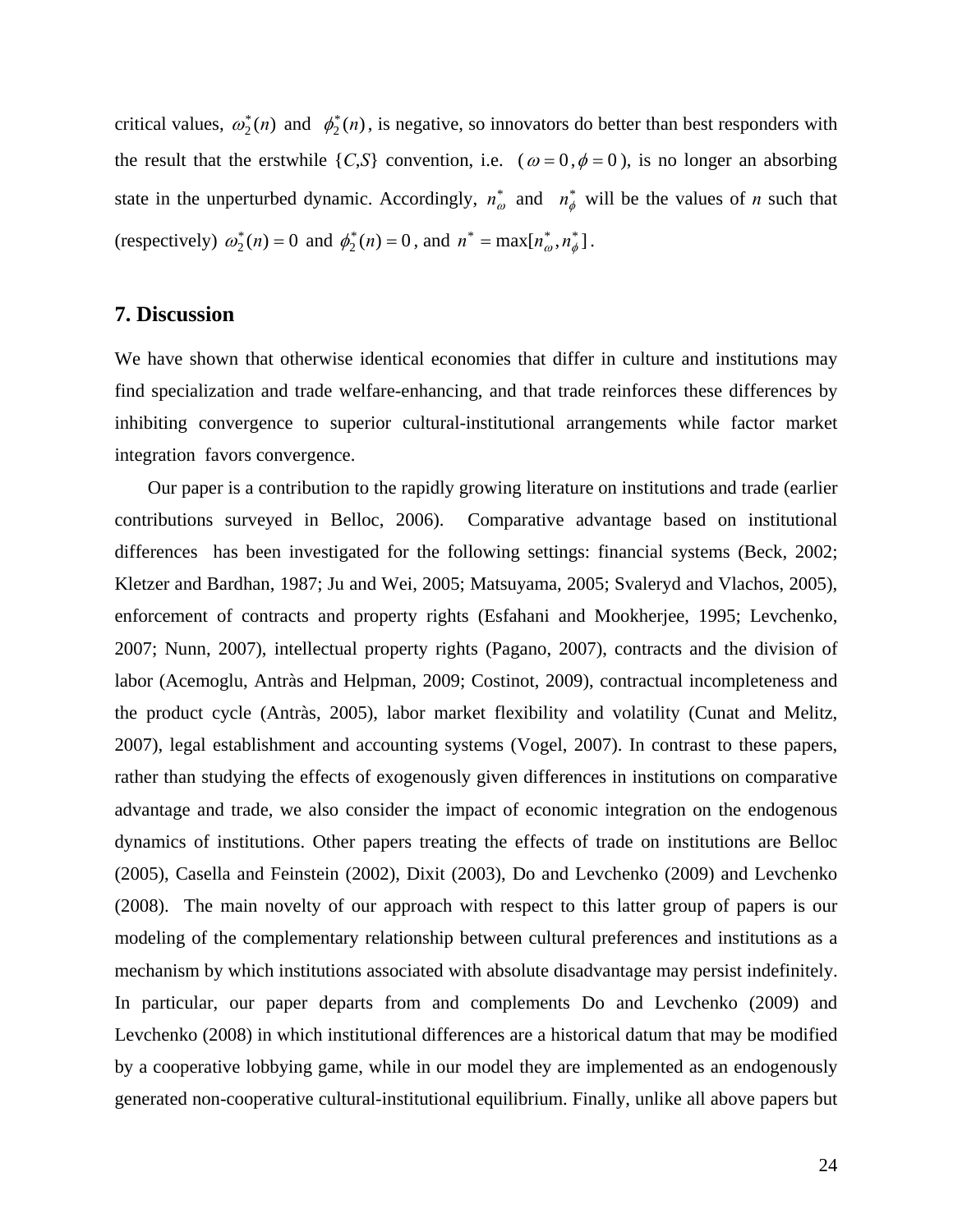in common with Olivier, Thoenig and Verdier (2008) and Pagano (2007) we find contrasting convergence effects of trade integration and factor market integration; but our model and these two models share little else in common, the former illustrates the dynamics of the demand for "cultural goods" that contribute to group identity while the latter concerns intellectual property.

The co-evolution of social norms and institutions is also modeled by Francois (2008). However, differently from our paper, in his model institutional change occurs is implemented by an institutional designer external to the transaction (a political actor). Furthermore, while we explore the effects of economic integration on cultural-institutional equilibria, Francois (2008) studies those of increasing market competition. We share with Conconi, Legros and Newman (2008) the conclusion that liberalization need not favor the evolution of efficient institutions. In contrast to ours, in their model factor market integration may induce inefficiency, and only in conjunction with goods market integration are the effects of the two positive (in our model factor market integration has unambiguously positive effects). As in Krugman (1987)'s model of learning by doing, we show that a one time tariff may permanently alter a nation's comparative advantage and induce welfare gains.

The possibility that trade may induce institutional and cultural divergence rather than convergence is suggested by the experience of Europe in the late  $19<sup>th</sup>$  century, when the institutional response to the import of cheap North American grain was radically different from country to country, resulting in a divergence with respect to tariffs and agrarian institutions (Gourevitch, 1977). Culture differences were also heightened, as the social solidarity of the subsidized Danish dairy cooperatives differed markedly from the nationalism associated with the German and French tariffs. Likewise, the centuries-long persistence of institutional differences among Western Hemisphere economies documented in Sokoloff and Engerman (2000) may be explained in part by the fact that trade allowed specialization in "plantation goods" such as sugar and cotton in some countries and "family farm" goods such as tobacco and wheat in others. Richard Freeman (2000) and Chiaki Moriguchi (2003) document a divergence in labor market institutions in open economies.

These cases of divergence notwithstanding, the impact of the U.S. civil war studied by Nilsson (1994) is a reminder that cultural-institutional convergence does appear to be a powerful tendency in integrated global systems. But, like the convergence of European political institutions to the national state model over the half millennium prior to the First World War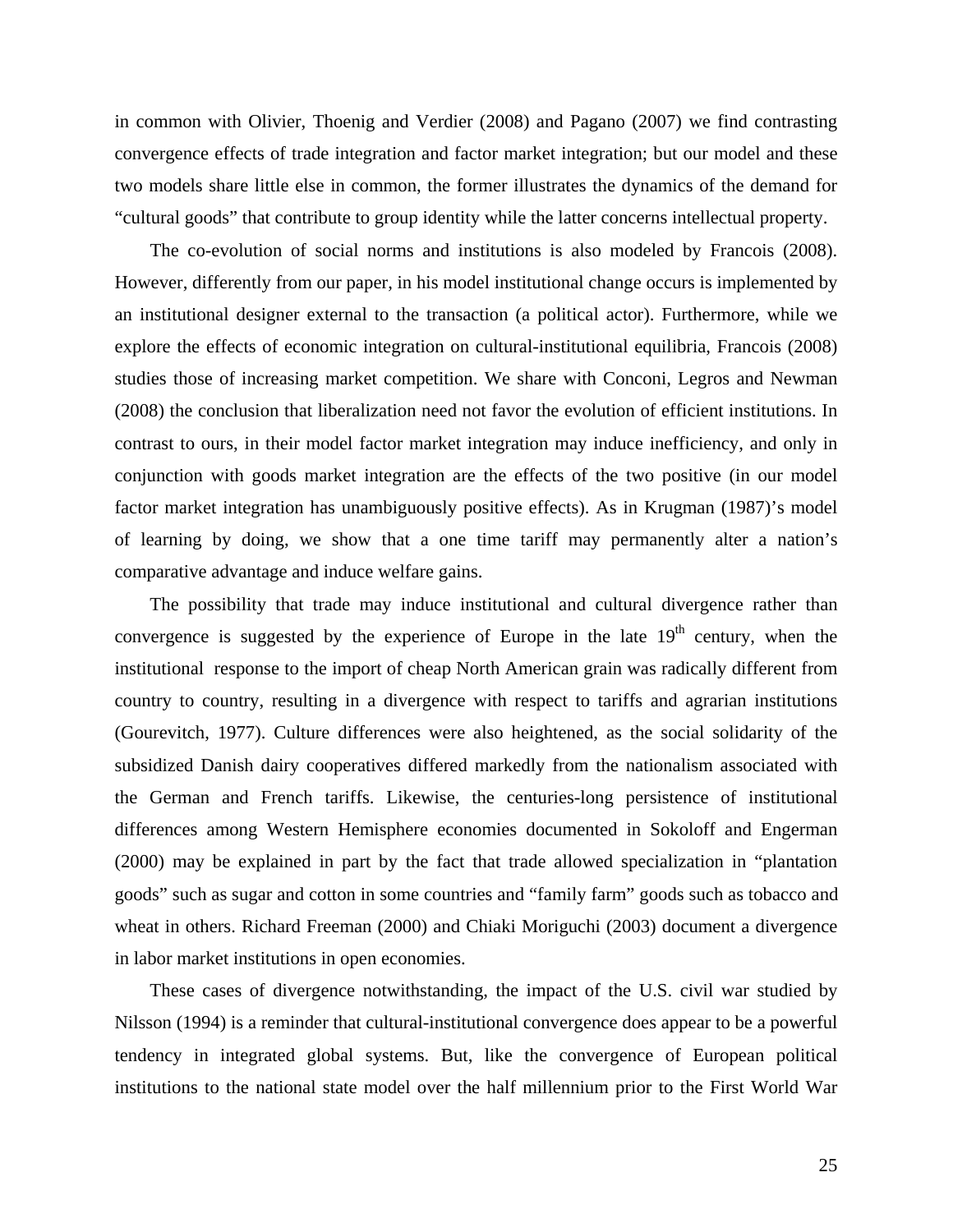(Tilly, 1990), and the contemporaneous global diffusion of institutions and cultures of European origin, it also points to the important role of military and other political forces rather than the autonomous workings of international trade *per se* in this process.

#### **References**

- Acemoglu, Daron, Antràs Pol, and Elhanan Helpman. 2009. Contracts and Technology Adoption, *American Economic Review* 97(3), pp. 916-943.
- Acemoglu, Daron, and James Robinson. 2006. *Economic Origins of Dictatorship and Democracy*. Cambridge: University of Cambridge Press.
- Antràs, Pol. 2005. Incomplete Contracts and the Product Cycle. *American Economic Review*  95(4), pp. 1054-1073.
- Banerjee, Abhijit, and Lakshmi Iyer. 2005. History, Institutions and Economic Performance: The Legacy of Colonial Land Tenure Systems in India. *American Economic Review* 95(4), pp. 1190-213.
- Bardhan, Pranab, Dilip Mookherjee, and Masatoshi Tsumagari. 2009. Middlemen Margins and Globalization. *Unpublished.*
- Beck, Thorsten. 2002. Financial Development and International Trade. Is there a Link? *Journal of International Economics* 57, pp. 107-131.
- Belloc, Marianna. 2005. Cross-Cultural Trade and Internal Institutional Stability, *IBER Department of Economics - UC Berkeley Working Paper E05-343*
- Belloc, Marianna. 2006. Institutions and International Trade: a Reconsideration of Comparative Advantage. *Journal of Economic Surveys* 20, pp. 3-26.
- Bergin, James, and Barton L. Lipman. 1996. Evolution With State-Dependent Mutations. *Econometrica* 64(4), pp. 943-56.
- Bewley, Truman F. 1999. *Why Wages Don't Fall During a Recession*. Cambridge: Harvard University Press.
- Bisin, Alberto, and Thierry Verdier. 2001. The Economics of Cultural Transmission and the Evolution of Preferences. *Journal of Economic Theory* 97(2), pp. 298-319.
- Bowles, Samuel. 1998. Endogenous Preferences: The Cultural Consequences of Markets and Other Economic Institutions. *Journal of Economic Literature* 36(1), pp. 75-111.
- Bowles, Samuel. 2004. Microeconomics: Behavior, Institutions, and Evolution. Princeton: Princeton University Press, Princeton.
- Bowles, Samuel. 2008. Policies Designed for Self Interested Citizens May Undermine "the Moral Sentiments": Evidence from Experiments. *Science* 320: pp. 58-83.
- Bowles, Samuel, and Sandra Polania Reyes. 2009. Economic Incentives and Social Preferences: A Preference-based Lucas Critique of Public Policy. *Santa Fe Institute Working Paper*.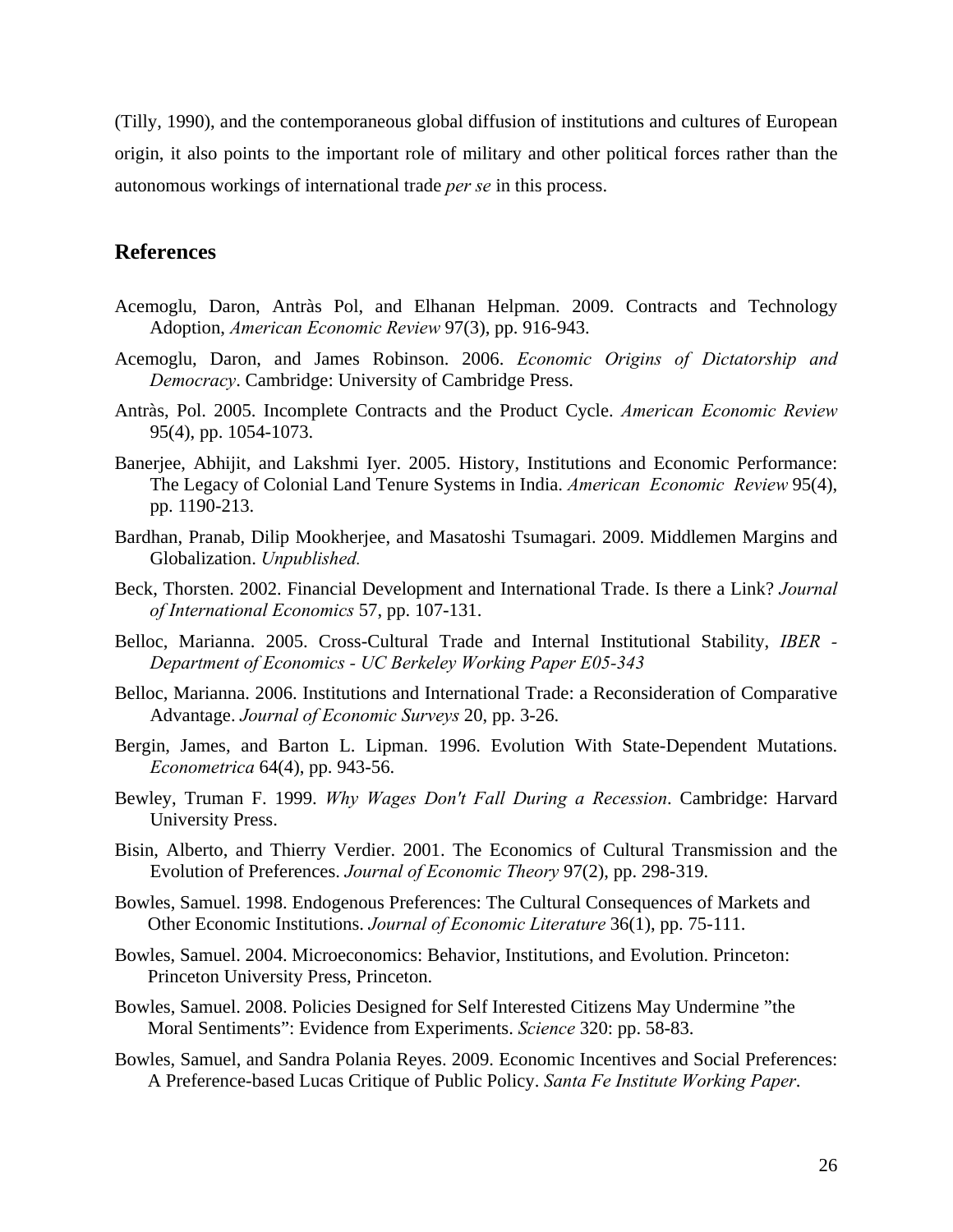- Cameron, Lisa. 1998. Raising the Stakes in the Ultimatum Game: Experimental Evidence from Indonesia. *Economic Inquiry* 37(1), pp. 47-59.
- Casella, Alessandra, and Jonathan S. Feinstein. 2002. Public Goods in Trade on the Formation of Markets and Jurisdictions. *International Economic Review* 43(2), pp. 437-462.
- Conconi, Paola, Patrick Legros, and Andrew F. Newman. 2008. Trade Liberalization and Organizational Change. *CEPR Discussion Paper* DP7028.
- Costinot, Arnaud. 2009. On the Origins of Comparative Advantage. *Journal of International Economics* 77(2), pp. 255-264.
- Cunat, Alejandro, and Marc Melitz. 2007. Volatility, Labour Market Flexibility, and the Pattern of Comparative Advantage, *NBER Working Paper* 13062.
- Dixit, Avinash K. 2003. Trade Expansion and Contract Enforcement, *Journal of Political Economy* 111(6): pp. 1293-1317.
- Do Quy-Toan, and Andrei Levchenko. 2009. Trade, Inequality and the Political Economy of Institutions, *Journal of Economic Theory* 144(4), pp. 1489-1520.
- Doepke, Matthias, and Fabrizio Zilibotti. 2008. Occupational Choice and the Spirit of Capitalism, *Quarterly Journal of Economics* 123(2), pp. 747-793.
- Esfahani, Hadi Salehi, and Dilip Mookherjee. 1995. Productivity, Contracting Modes, and Development. *Journal of Economic Development* 46, pp. 203-231.
- Falk, Armin, and Michael Kosfeld. 2006. The Hidden Costs of Control. *American Economic Review* 96(5), pp. 1611-30.
- Fehr, Ernst, Alexander Klein, and Klaus M. Schmidt. 2007. Fairness and Contract Design. *Econometrica* 75(1), pp. 121-54.
- Fenoaltea, Stefano. 1984. Slavery and Supervision in Comparative Perspective: A Model, *Journal of Economic History* 44(3), pp. 635-668.
- Francois, Patrick. 2008. Norms and Institutions. *Unpublished*.
- Freeman, Richard. 2000. Single Peaked vs. Diversified Capitalism: the Relation Between Economic Institutions and Outcomes. *NBER Working Paper* 7556
- Fershtman, Chaim, and Oren Bar-Gill. 2005. The Limit of Public Policy: Endogenous Preferences. *Journal of Public Economic Theory* 7(5), pp. 841-57.
- Galor, Oded, and Omer Moav. 2002. Natural Selection and the Origin of Economic Growth. *Quarterly Journal of Economics* 117, pp. 1133-91.
- Gerschenkron, Alexander. 1944. *Bread and Democracy in Germany*. Berkeley: University of California Press.
- Gourevitch, Peter. 1977. International Trade, Domestic Coalitions, and Liberty: Comparative Responses to the Crisis of 1873-1896. *Journal of Interdisciplinary History* 8(2), pp. 281- 313.
- Greif, Avner. 1993. Contract Enforceability and Economic Institutions in Early Trade: The Maghribi Traders Coalition. *American Economic Review* 83(3), pp. 525-48.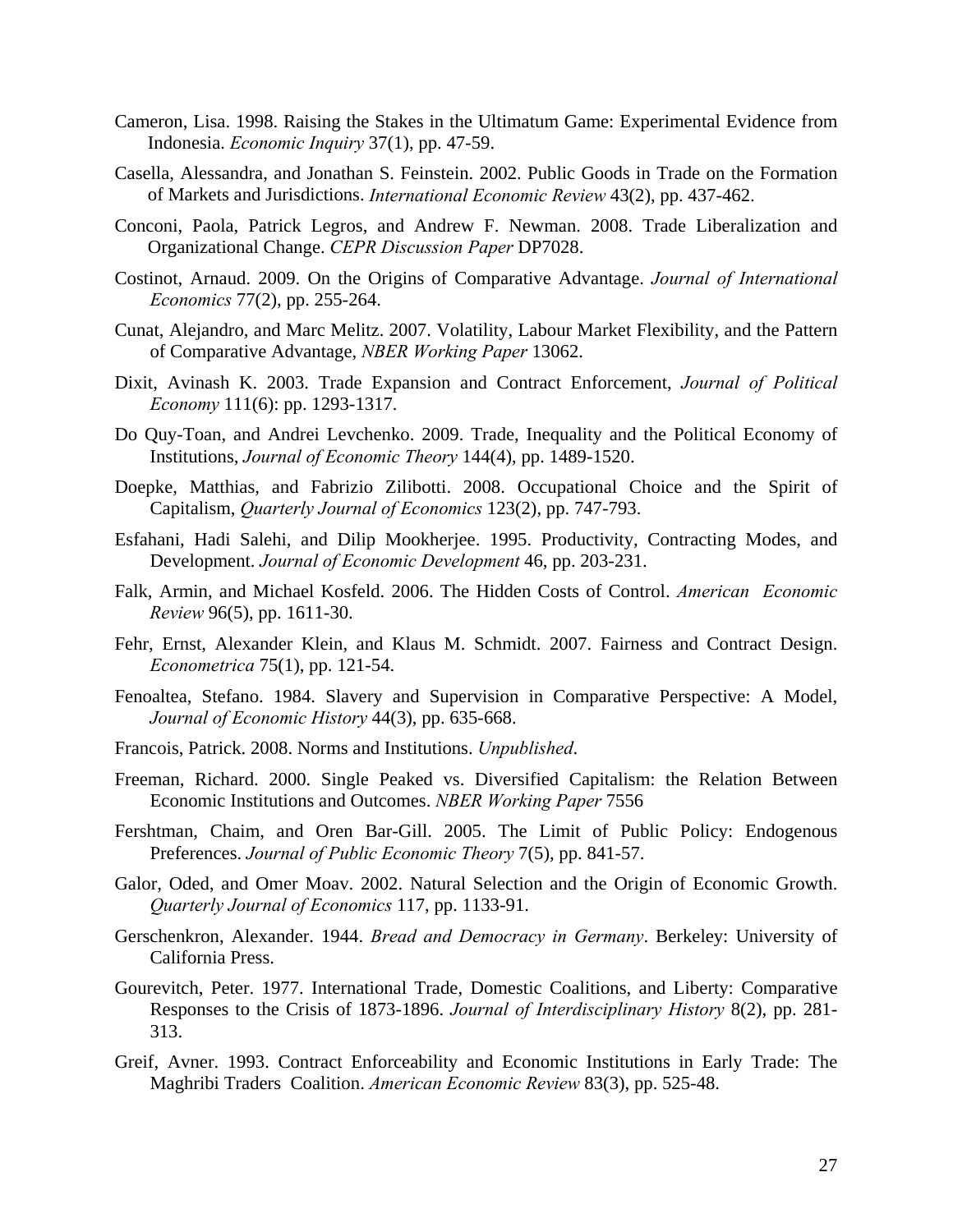- Greif, Avner. 1994. Cultural Beliefs and the Organization of Society: An Historical and Theoretical Reflection on Collectivist and Individualist Societies. *Journal of Political Economy* 102(5), pp. 912-50.
- Greif, Avner. 2002. Institutions & Impersonal Exchange: From Communal to Individual Responsibility. *Journal of Institutional and Theoretical Economics* 158(1), pp. 168-204.
- Guiso, Luigi, Paola Sapienza, and Luigi Zingales. 2009. Cultural Biases in Economic Exchange? *Quarterly Journal of Economics*, forthcoming.
- Herrmann, Benedikt, Christian Thoni, and Simon Gaechter. 2008. Antisocial Punishment Across Societies. *Science* 319 (7 March 2008), pp. 1362-67.
- Henrich, Joe, Robert Boyd, Samuel Bowles, Colin Camerer, Ernst Fehr, Herbert Gintis, Richard McElreath, Michael Alvard, Abigail Barr, Jean Ensminger, Natalie Smith Henrich, Kim Hill, Francisco Gil-White, Michael Gurven, Frank Marlowe, John Patton, and David Tracer. 2005. `Economic Man' in Cross-Cultural Perspective: Behavioral Experiments in 15 Small-Scale Societies. *Behavioral and Brain Sciences* 28, pp. 795-855.
- Inglehart, Ronald. 1977. *The Silent Revolution: Changing Values and Political Styles among Western Publics*. Princeton: Princeton University Press.
- Ju, Jiandong, and Shang-Jin Wei. 2005. Endowment Versus Finance: a Wooden Barrel Theory of International Trade. *International Monetary Fund Working Paper* 05/123.
- Kandori, Michihiro G., George J. Mailath, and Rafael Rob. 1993. Learning, Mutation, and Long Run Equilibria in Games. *Econometrica* 61(1), pp. 29-56.
- Keynes, John M. 1933. National Self-Sufficiency. *Yale Review* 22(4), pp. 755-769.
- Krugman, Paul. 1987. The Narrow Moving Band, the Dutch Disease, and the Competitive Consequences of Mrs. Thatcher, Notes on Trade in the Presence of Dynamic Scale Economies. *Journal of Development Economics* 27, pp. 41-55.
- Kindleberger, Charles P. 1962, *Foreign Trade and the National Economy*, New Haven, CT: Yale University Press.
- Kletzer, Kenneth, and Pranab K. Bardhan. 1987. Credit Markets and Patterns of International Trade. *Journal of Development Economics* 27, pp. 57-70.
- Levchenko, Andrei A. 2007. Institutional Quality and International Trade. *Review of Economic Studies* 74, pp. 791-819.
- Levchenko, Andrei A. 2008. International Trade and Institutional Change. *Research Seminar in International Economics Discussion Paper* 579, pp. 791-819.
- Matsuyama, Kiminori. 2005. Credit Market Imperfections and Patterns of International Trade and Capital Flows. *Journal of the European Economic Association* 3, pp. 714-723.
- Moriguchi, Chiaki. 2003. Implicit Contracts, the Great Depression, and Institutional Change: A Comparative Analysis of U.S. and Japanese Employment Relations, 1920-1940. *Journal of Economic History* 63(3), pp. 625-665.
- Nilsson, Eric. 1994. Empirical Evidence that the Social Relations of Production Matter: the Case of the Ante-bellum U.S. South. *Cambridge Journal of Economics* 18, pp. 259-77.